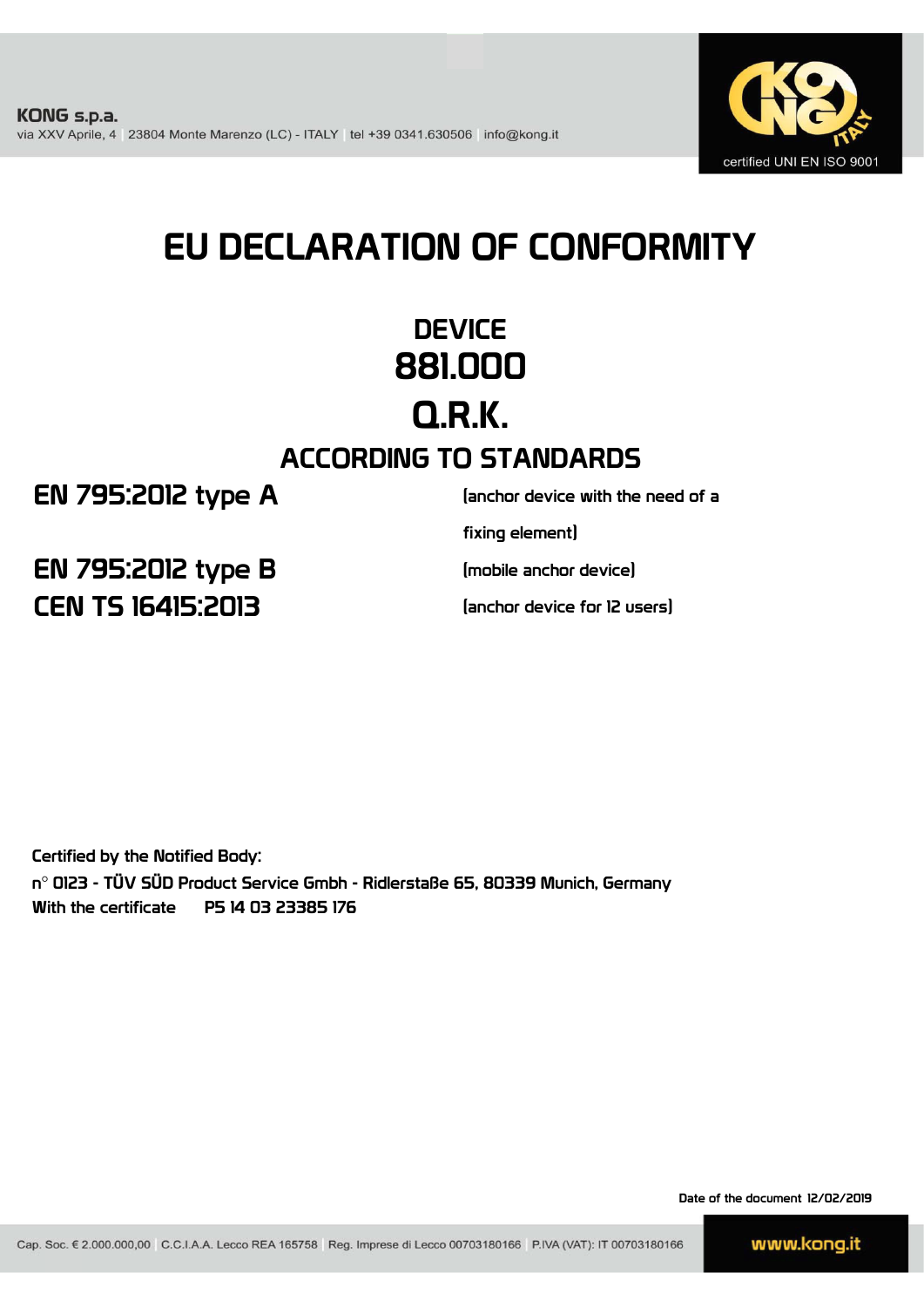

Italiano

## **Dichiarazione di Conformità UE**

La presente Dichiarazione di Conformità è rilasciata sotto l'esclusiva responsabilità del fabbricante:

### **KONG S.p.A. – Via XXV Aprile, 4 – 23804 Monte Marenzo LC – Italia**

Il Dispositivo di Protezione Individuale (DPI)

### **881.000 Q.R.K.**

oggetto della dichiarazione è conforme al Regolamento (UE) 2016/425 e alle normative di armonizzazione dell'Unione Europea:

EN 795:2012 type A

EN 795:2012 type B

(anchor device with the need of a fixing element) CEN TS 16415:2013 (anchor device for 12 users) (mobile anchor device)

L'organismo notificato n° 0123 - TÜV SÜD Product Service Gmbh - Ridlerstaße 65, 80339 Munich, Germany

ha svolto l'esame UE del tipo (modulo B) e ha rilasciato il certificato di esame UE del tipo:

P5 14 03 23385 176

Il DPI è oggetto della procedura di valutazione delle conformità al tipo basata sulla garanzia di qualità del processo di produzione (modulo D) sotto la sorveglianza dell'organismo notificato n. 0426 Italcert (Viale Sarca 336, 20126 Milano (MI), Italy).

> **KONG S.p.A. Il Presidente**

Monte Marenzo, 12/02/2019<br>Monte Marenzo, 12/02/2019<br>Marco Bonaiti 12/02/2019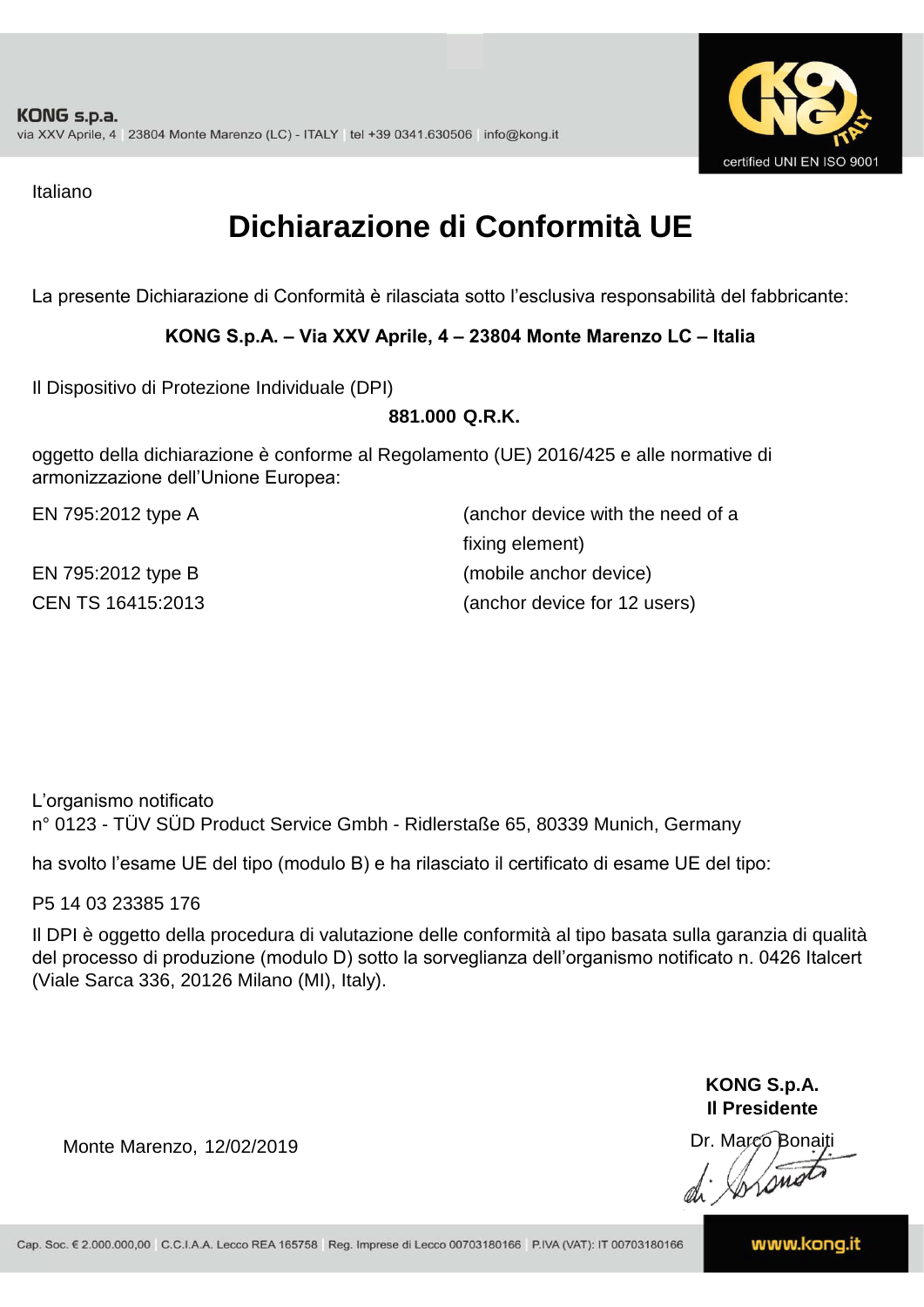

English

## **EU Declaration of Conformity**

This Declaration of Conformity is issued under the exclusive responsibility of the manufacturer:

### **KONG S.p.A. – Via XXV Aprile, 4 – 23804 Monte Marenzo LC – Italia**

The Personal Protective Equipment (PPE)

### **881.000 Q.R.K.**

subject to the declaration complies with Regulation (EU) 2016/425 and with European Union harmonisation standards:

EN 795:2012 type A (anchor device with the need of a fixing element) EN 795:2012 type B (mobile anchor device) CEN TS 16415:2013 (anchor device for 12 users)

The notified body

n° 0123 - TÜV SÜD Product Service Gmbh - Ridlerstaße 65, 80339 Munich, Germany Has performed the EU examination for the type (module B), and has issued an EU examination certificate for the type:

P5 14 03 23385 176

The PPE is subject to the type conformity assessment procedure, based on the quality assurance of the production process (module D), under surveillance by the notified body n° 0426 Italcert (Viale Sarca 336, 20126 Milano (MI), Italy).

> **KONG S.p.A. The president**

Dr. Marco Bonaiti

Monte Marenzo, 12/02/2019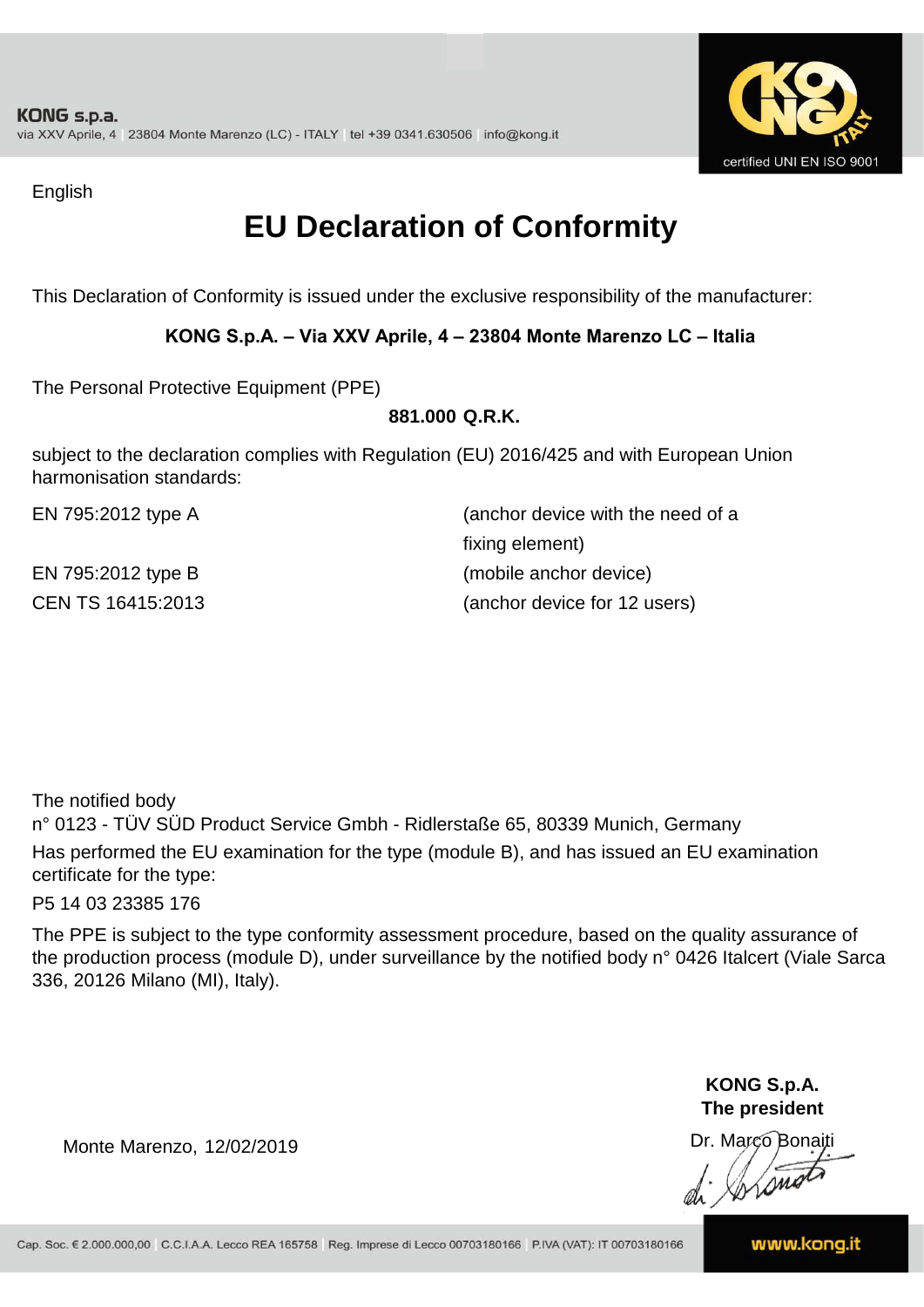

Français

## **Déclaration de conformité UE**

La présente Déclaration de Conformité est délivrée sous la responsabilité exclusive du Fabricant:

### **KONG S.p.A. – Via XXV Aprile, 4 – 23804 Monte Marenzo LC – Italia**

L'Équipement de Protection Individuelle (EPI)

### **881.000 Q.R.K.**

objet de la déclaration est conforme au Règlement (UE) 2016/425 et aux normes d'harmonisation de l'Union Européenne:

| EN 795:2012 type A | (anchor device with the need of a |
|--------------------|-----------------------------------|
|                    | fixing element)                   |
| EN 795:2012 type B | (mobile anchor device)            |
| CEN TS 16415:2013  | (anchor device for 12 users)      |

L'organisme notifié n° 0123 - TÜV SÜD Product Service Gmbh - Ridlerstaße 65, 80339 Munich, Germany

a effectué l'examen UE de type (module B) et a délivré le certificat d'examen UE de type:

P5 14 03 23385 176

L'EPI est soumis à la procédure d'évaluation de conformité au type sur la base de l'assurance de la qualité du mode de production (module D) sous la supervision de l'organisme notifié n° 0426 Italcert (Viale Sarca 336, 20126 Milano (MI), Italy).

> **KONG S.p.A. Le Président**

Dr. Marco Bonaiti di Aromor

Monte Marenzo, 12/02/2019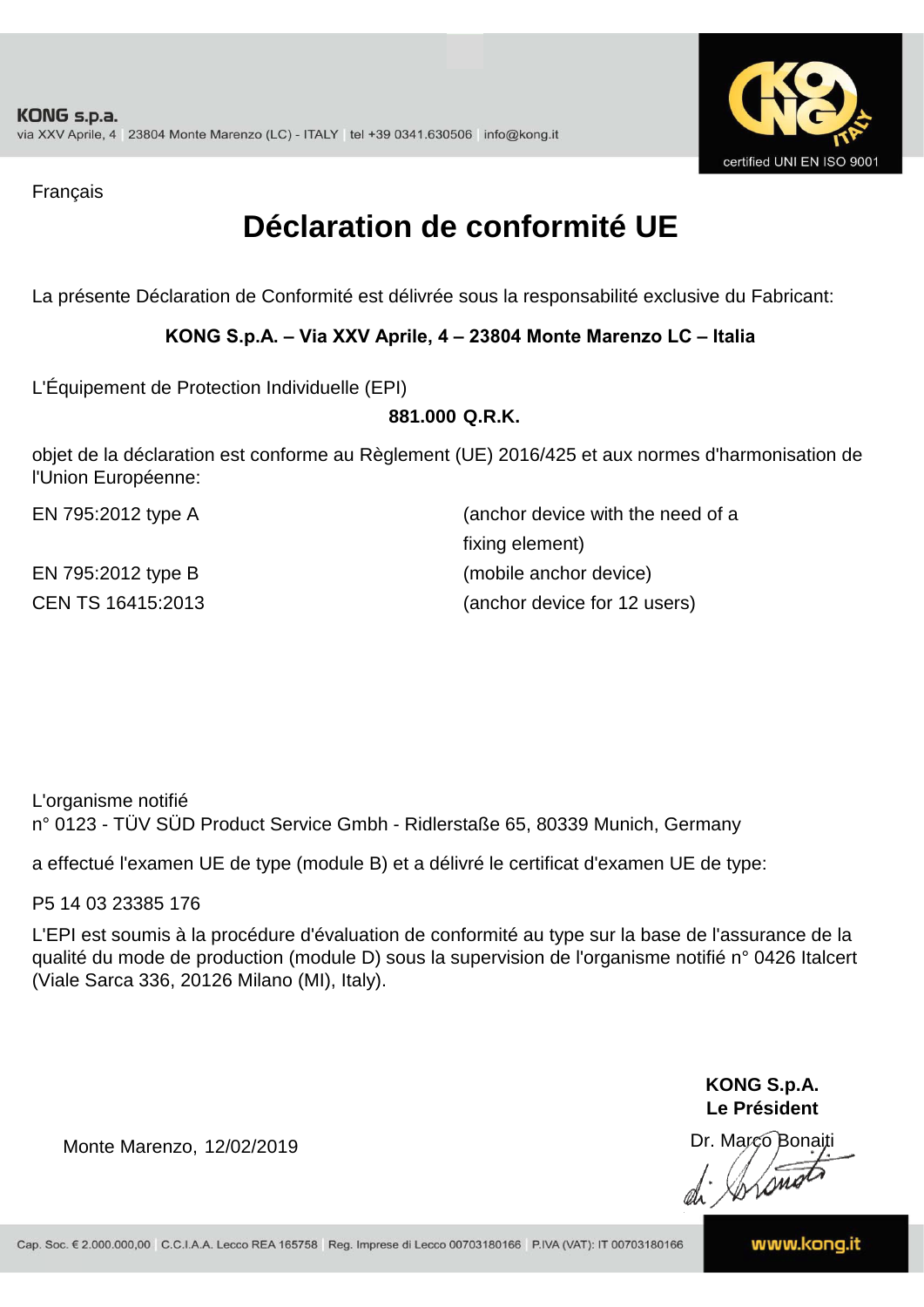

Deutsch

### **EU-Konformitätserklärung**

Die vorliegende Konformitätserklärung wird unter der alleinigen Verantwortung des Herstellers ausgestellt:

### **KONG S.p.A. – Via XXV Aprile, 4 – 23804 Monte Marenzo LC – Italia**

Die persönliche Schutzausrüstung (PSA)

### **881.000 Q.R.K.**

Gegenstand dieser Erklärung, entspricht der EU-Verordnung 2016/425 sowie den harmonisierten Normen der Europäischen Union:

EN 795:2012 type A (anchor device with the need of a fixing element) EN 795:2012 type B (mobile anchor device) CEN TS 16415:2013 (anchor device for 12 users)

Die benannte Stelle

n° 0123 - TÜV SÜD Product Service Gmbh - Ridlerstaße 65, 80339 Munich, Germany hat die EU-Baumusterprüfung (Modul B) durchgeführt und die EU-Baumusterprüfbescheinigung ausgestellt:

P5 14 03 23385 176

Die PSA ist Gegenstand der Konformitätsbewertung anhand der Baumusterprüfung auf der Grundlage einer Qualitätssicherung des Produktionsprozesses (Modul D) unter der Überwachung durch die benannte Stelle Nr. 0426 Italcert (Viale Sarca 336, 20126 Milano (MI), Italy).

> **KONG S.p.A. Der Vorsitzende**

Dr. Marco Bonaiti

Monte Marenzo, 12/02/2019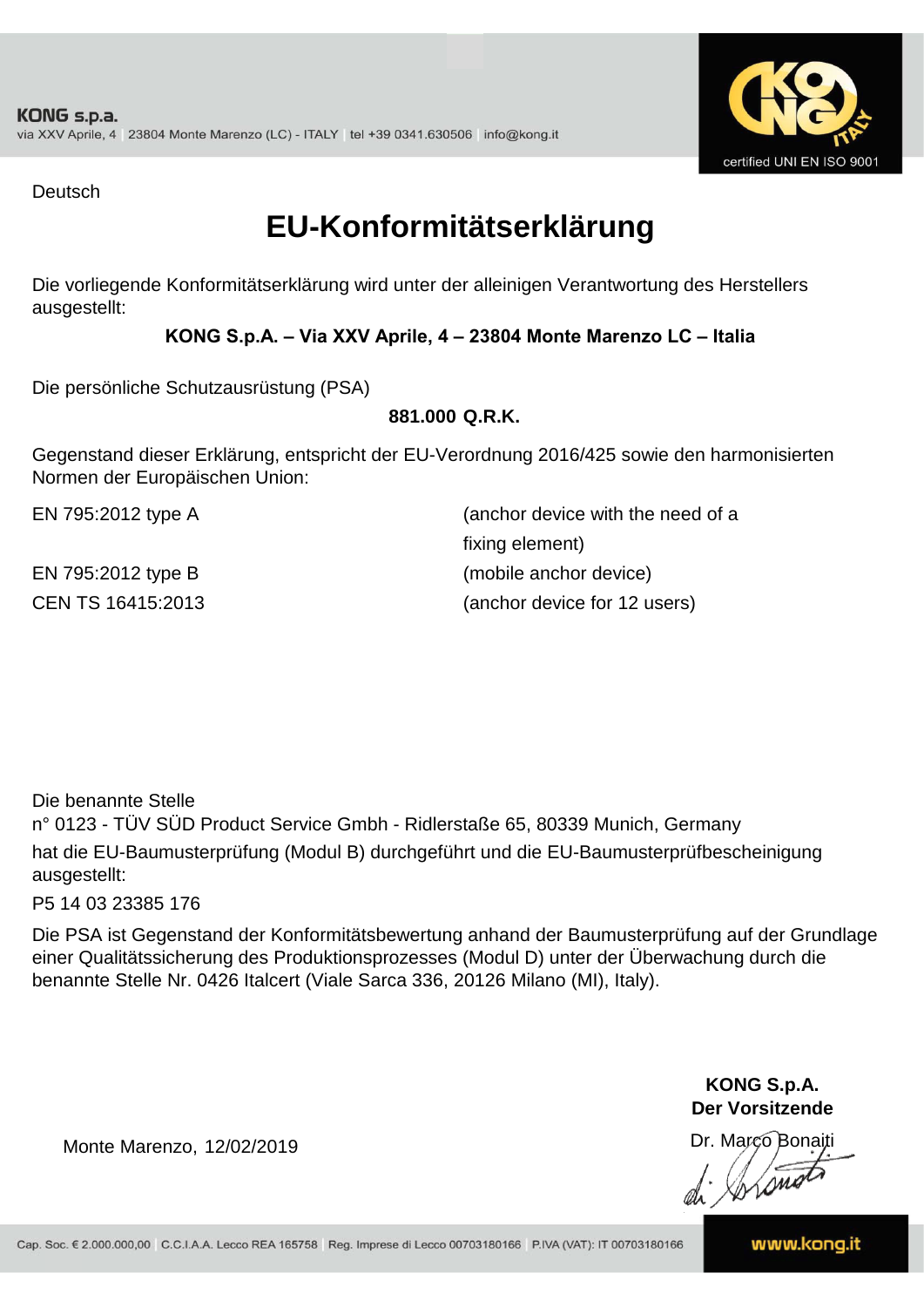

Español

## **Declaración de conformidad UE**

La presente Declaración de Conformidad se expide bajo la exclusiva responsabilidad del fabricante:

### **KONG S.p.A. – Via XXV Aprile, 4 – 23804 Monte Marenzo LC – Italia**

El Equipo de Protección individual (EPI)

#### **881.000 Q.R.K.**

objeto de la declaración se ajusta al Reglamento (UE) 2016/425 y a las normativas de armonización de la Unión Europea:

| EN 795:2012 type A | (anchor device with the need of a |
|--------------------|-----------------------------------|
|                    | fixing element)                   |
| EN 795:2012 type B | (mobile anchor device)            |
| CEN TS 16415:2013  | (anchor device for 12 users)      |

El organismo notificado n° 0123 - TÜV SÜD Product Service Gmbh - Ridlerstaße 65, 80339 Munich, Germany

ha realizado el examen UE de tipo (módulo B) y ha expedido el certificado de examen UE de tipo:

P5 14 03 23385 176

El EPI es objeto del procedimiento de evaluación de la conformidad con el tipo basada en el aseguramiento de la calidad del proceso de producción (módulo D) bajo la supervisión del organismo notificado nº 0426 Italcert (Viale Sarca 336, 20126 Milano (MI), Italy).

> **KONG S.p.A. El Presidente**

Dr. Marco Bonaiti di Aromor

Monte Marenzo, 12/02/2019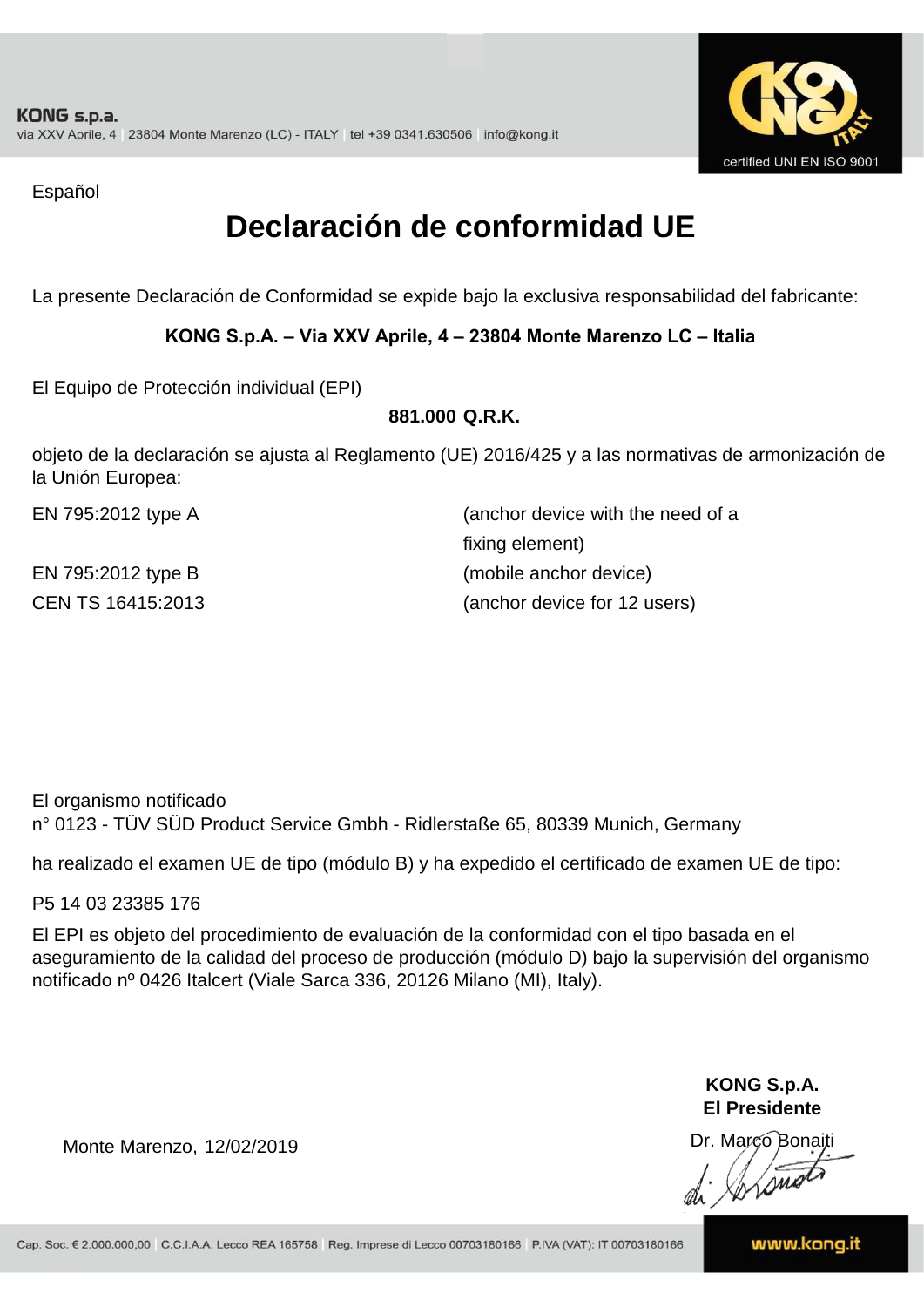

русский

### **Декларация соответствия ЕС**

Настоящая Декларация соответствия выдана под исключительную ответственность производителя:

### **KONG S.p.A. – Via XXV Aprile, 4 – 23804 Monte Marenzo LC – Italia**

Средство индивидуальной защиты (СИЗ)

### **881.000 Q.R.K.**

предмет декларации соответствует Регламенту (ЕС) 2016/425 и гармонизированным стандартам Европейского Союза:

CEN TS 16415:2013 (anchor device for 12 users) EN 795:2012 type A (anchor device with the need of a fixing element) EN 795:2012 type B (mobile anchor device)

Уполномоченный орган

n° 0123 - TÜV SÜD Product Service Gmbh - Ridlerstaße 65, 80339 Munich, Germany провел испытание типового образца на соответствие требованиям ЕС (модуль B) и выдал сертификат испытаний типового образца на соответствие требованиям ЕС:

P5 14 03 23385 176

СИЗ является предметом процедуры оценки соответствия типовому образцу, основанной на обеспечении качества производственного процесса (модуль D) под наблюдением уполномоченного органа № 0426 — органа сертификации Italcert (Viale Sarca 336, 20126 Milano (MI), Italy).

> **KONG S.p.A. Президент**

Dr. Marco Bonaiti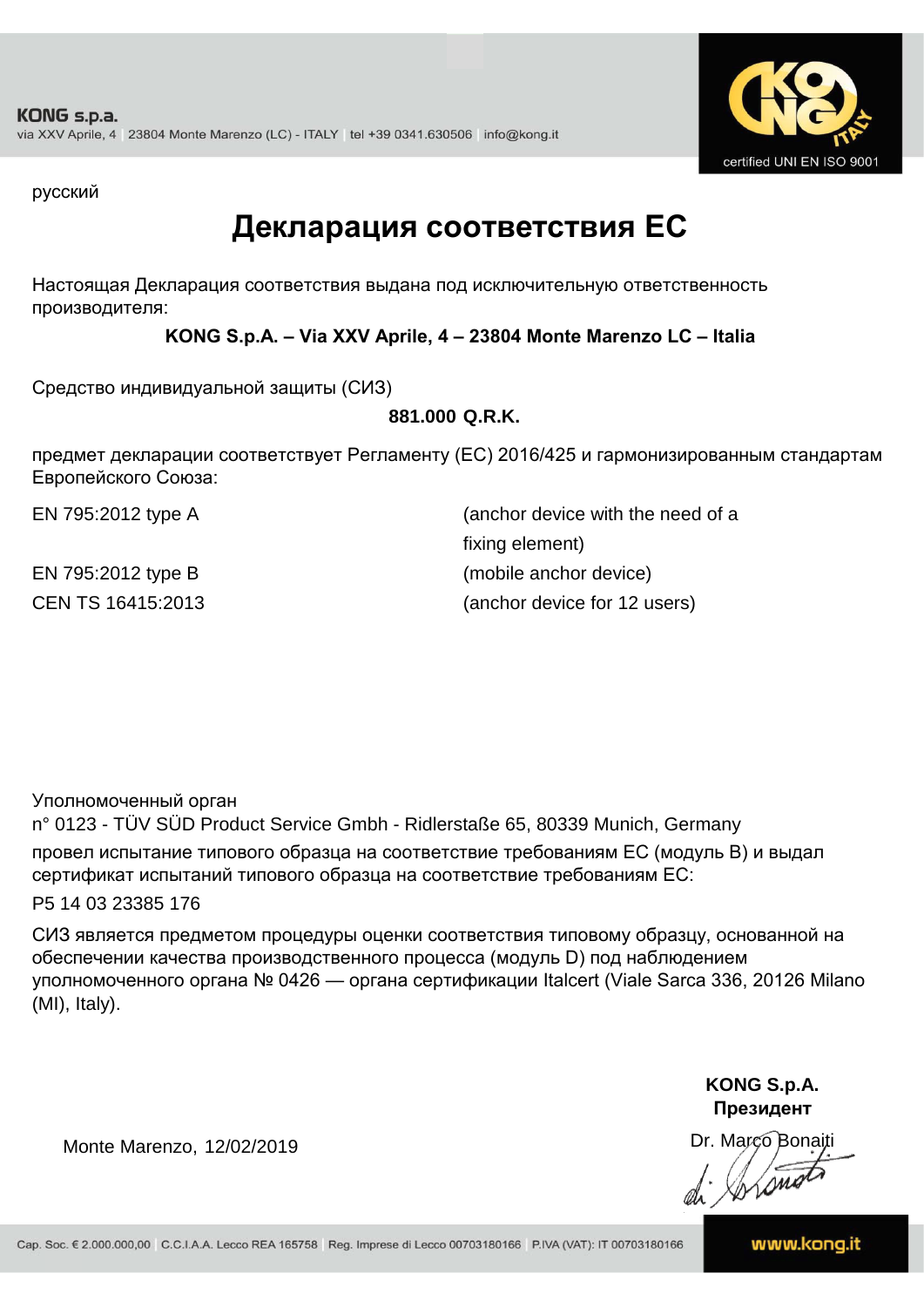

#### 中文

## **EU**符合性声明

本"符合性声明"由以下制造商全权负责发布:

### **KONG S.p.A. – Via XXV Aprile, 4 – 23804 Monte Marenzo LC – Italia**

个人保护装备(PPE)

#### **881.000 Q.R.K.**

本声明的目标符合法规(EU) 2016/425和欧盟统一标准的规定:

| EN 795:2012 type A | (anchor device with the need of a |
|--------------------|-----------------------------------|
|                    | fixing element)                   |
| EN 795:2012 type B | (mobile anchor device)            |
| CEN TS 16415:2013  | (anchor device for 12 users)      |

#### 欧盟公告机构

n° 0123 - TÜV SÜD Product Service Gmbh - Ridlerstaße 65, 80339 Munich, Germany

进行了欧盟型式检验(模式B) 并颁发了欧盟型式检验证书:

P5 14 03 23385 176

PPE (个人保护装备) 在0426号公告机构Italcert (Viale Sarca 336, 20126 Milano (MI), Italy)的监督下, 在生产过程质量保证 ( 模式D) 的基础上进行合格评定程序。

> **KONG S.p.A. 总裁**

Dr. Marco Bonaiti di Simon

Monte Marenzo, 12/02/2019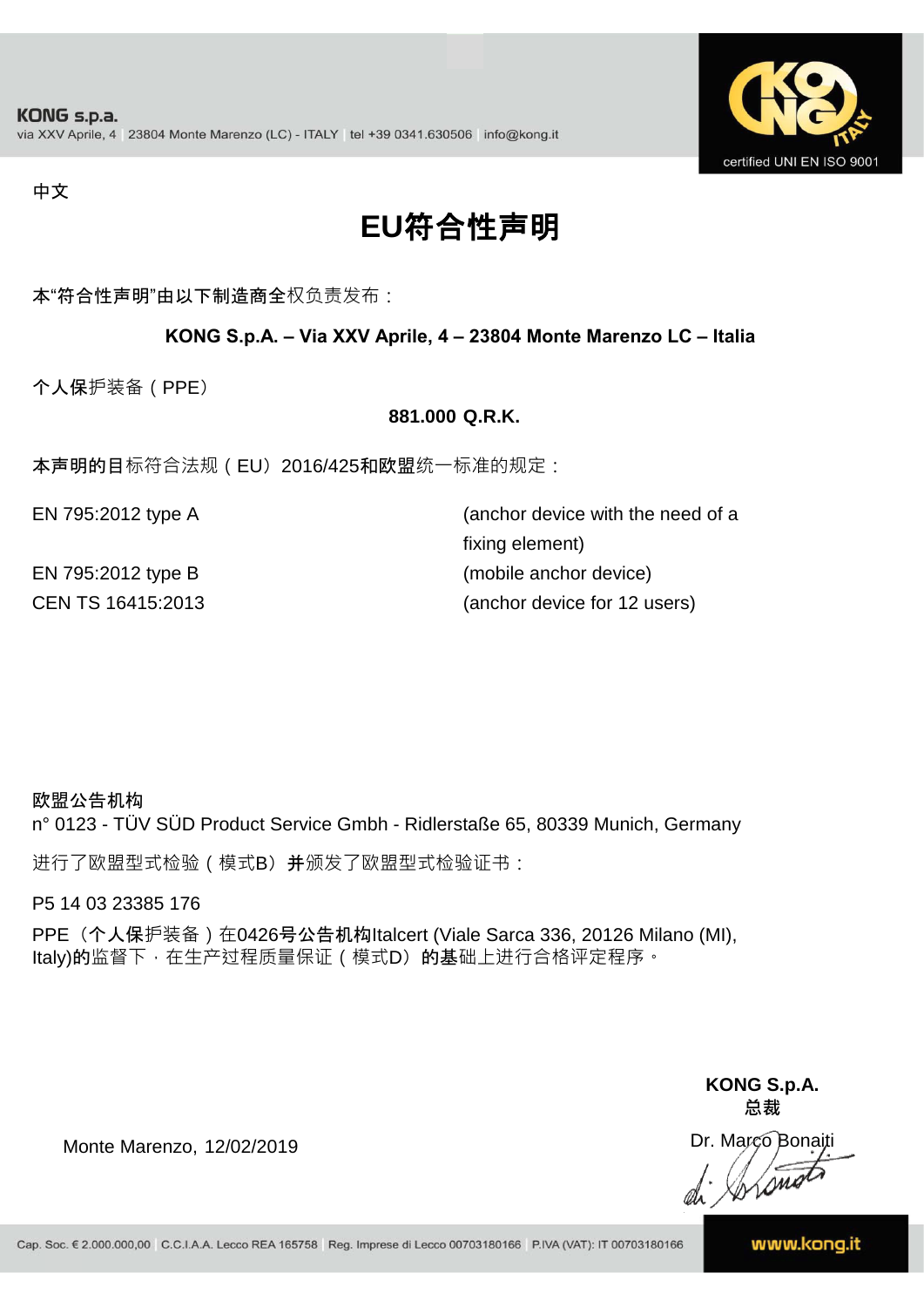

българск

### **Декларация за съответствие EU**

Настоящата Декларация за съответствие се издава под изключителната отговорност на производителя:

**KONG S.p.A. – Via XXV Aprile, 4 – 23804 Monte Marenzo LC – Italia**

Личното предпазно средство (ЛПС)

### **881.000 Q.R.K.**

предмет на настоящата декларация е в съответствие с Регламент (ЕU) 2016/425 и хармонизираните стандарти на Европейския съюз:

CEN TS 16415:2013 (anchor device for 12 users) EN 795:2012 type A (anchor device with the need of a fixing element) EN 795:2012 type B (mobile anchor device)

Нотифицираният организъм

n° 0123 - TÜV SÜD Product Service Gmbh - Ridlerstaße 65, 80339 Munich, Germany е провел изпитване EU за типово одобрение (формуляр "B") и е издал сертификат за типово одобрение ЕU:

P5 14 03 23385 176

Личното предпазно средство (ЛПС) е предмет на процедура за оценка на съответствието, основаваща се на гаранция на качеството на производствения процес (формуляр "D") под наблюдението на нотифицирания организъм № 0426 Italcert (Viale Sarca 336, 20126 Milano (MI), Italy).

> **KONG S.p.A. Председател**

Dr. Marco Bonaiti

Monte Marenzo, 12/02/2019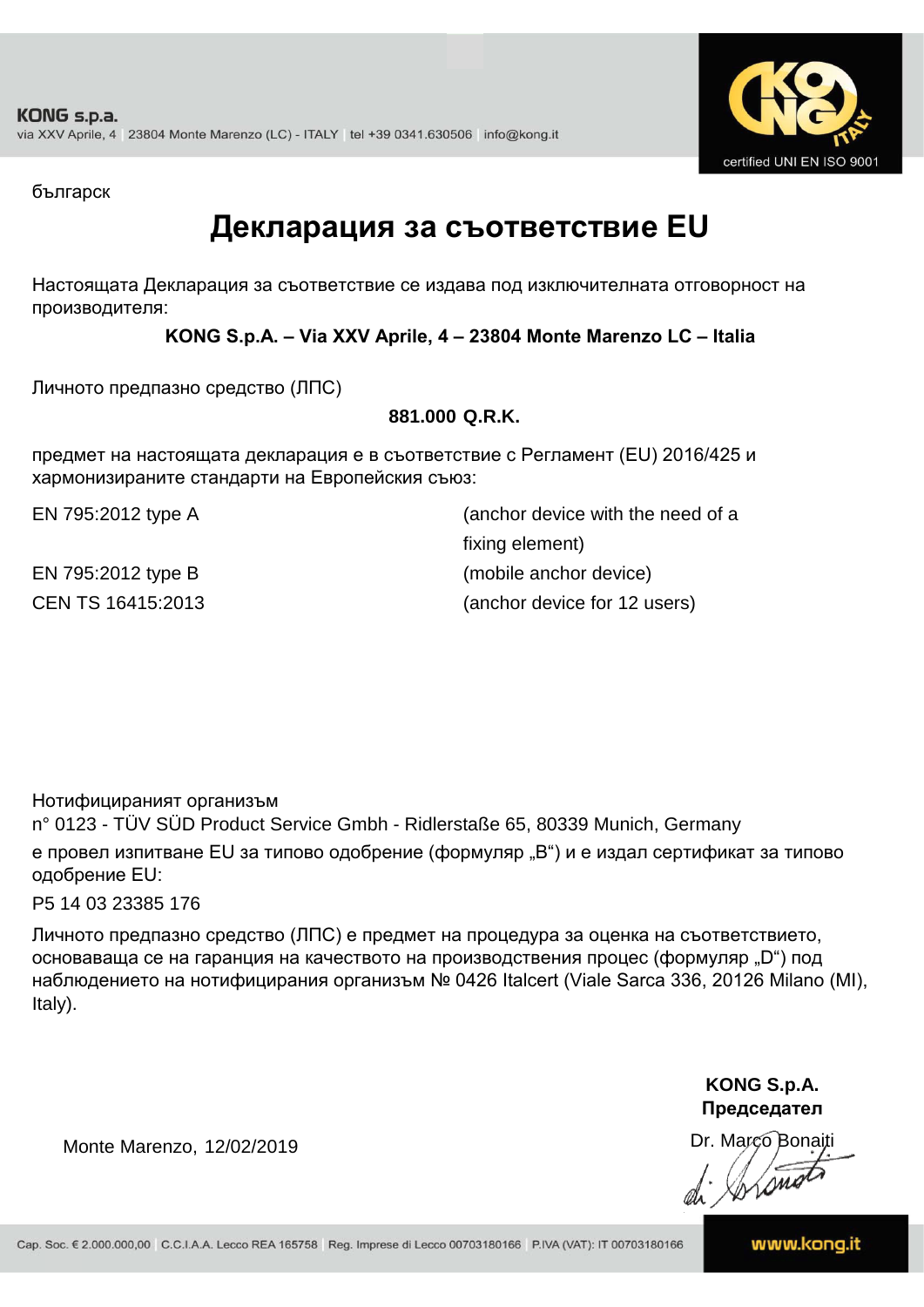

čeština

## **UE prohlášení o shodě**

Toto prohlášení o shodě je učiněno na výhradní zodpovědnost výrobce:

### **KONG S.p.A. – Via XXV Aprile, 4 – 23804 Monte Marenzo LC – Italia**

Osobní ochranný prostředek (OOP)

### **881.000 Q.R.K.**

který je předmětem prohlášení, splňuje požadavky nařízení (EU) 2016/425 a harmonizačních právních předpisů Evropské unie:

EN 795:2012 type A (anchor device with the need of a fixing element) EN 795:2012 type B (mobile anchor device) CEN TS 16415:2013 (anchor device for 12 users)

Oznámený subjekt n° 0123 - TÜV SÜD Product Service Gmbh - Ridlerstaße 65, 80339 Munich, Germany

provedl UE přezkoušení typu (modul B) a vydal certifikát UE přezkoušení typu:

P5 14 03 23385 176

OOP podléhá postupu posouzení shody s typem založené na zajištění jakosti výrobního procesu (modul D) pod dohledem oznámeného subjektu č. 0426 Italcert (Viale Sarca 336, 20126 Milano (MI), Italy).

> **KONG S.p.A. Předseda**

Dr. Marco Bonaiti di Simon

Monte Marenzo, 12/02/2019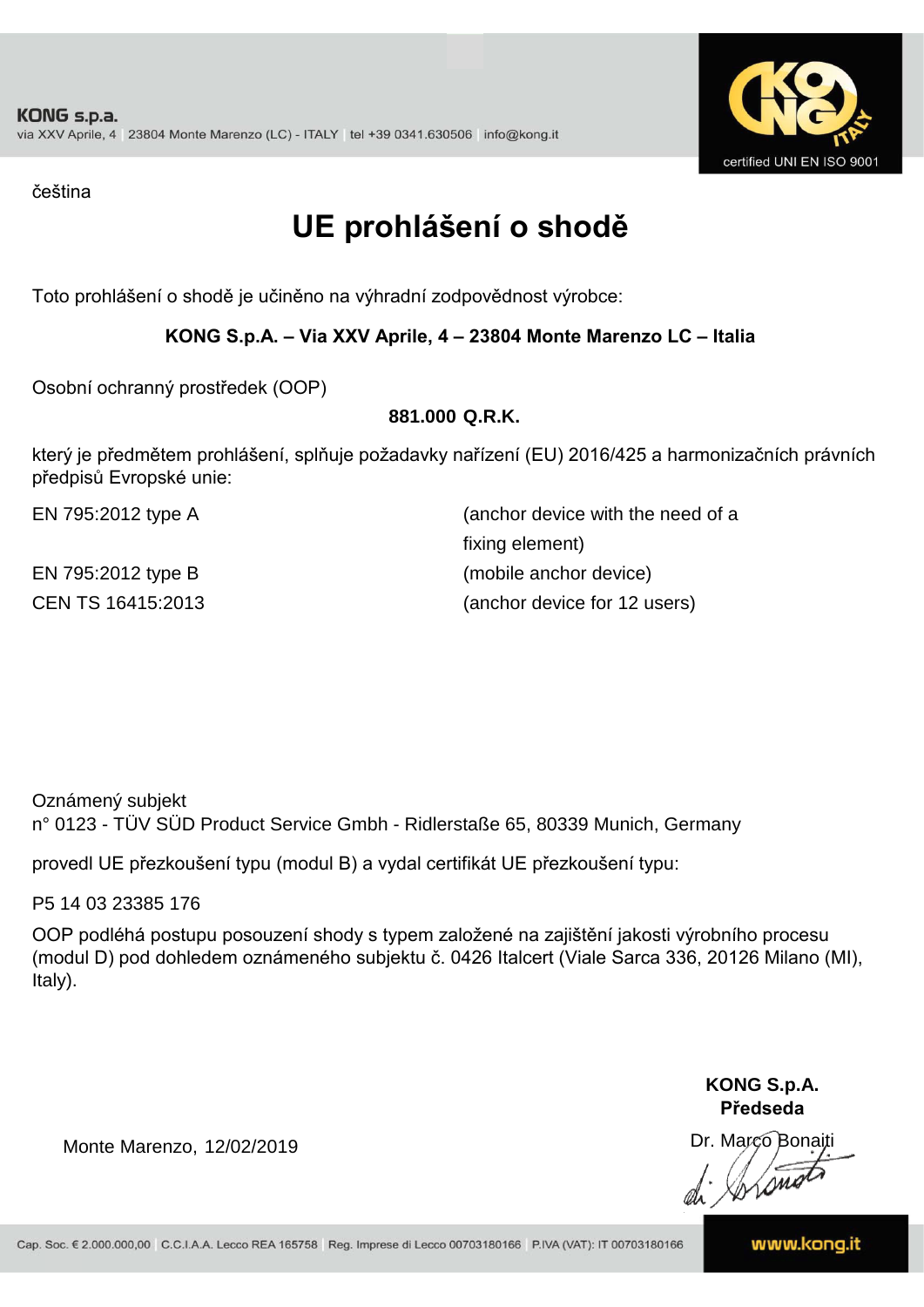

Hrvatski

## **EU Izjava o sukladnosti**

Ova se izjava o sukladnosti izdaje pod isključivom odgovornošću proizvođača:

**KONG S.p.A. – Via XXV Aprile, 4 – 23804 Monte Marenzo LC – Italia**

Osobna zaštitna oprema (OZO)

### **881.000 Q.R.K.**

Predmet izjave u skladu je s Uredbom (EU) 2016/425 i sa zakonodavstvom Unije o usklađivanju:

CEN TS 16415:2013 (anchor device for 12 users) EN 795:2012 type A (anchor device with the need of a fixing element) EN 795:2012 type B (mobile anchor device)

Prijavljeno tijelo n° 0123 - TÜV SÜD Product Service Gmbh - Ridlerstaße 65, 80339 Munich, Germany

obavilo je EU ispitivanje tipa (modul B) i izdalo potvrdu o EU ispitivanju tipa:

P5 14 03 23385 176

OZO je predmet postupka ocjenjivanja sukladnosti s tipom na temelju osiguranja kvalitete proizvodnog postupka (modul D) pod nadzorom prijavljenog tijela br. 0426 Italcert (Viale Sarca 336, 20126 Milano (MI), Italy).

> **KONG S.p.A. Direktor**

Dr. Marco Bonaiti di Simon

Monte Marenzo, 12/02/2019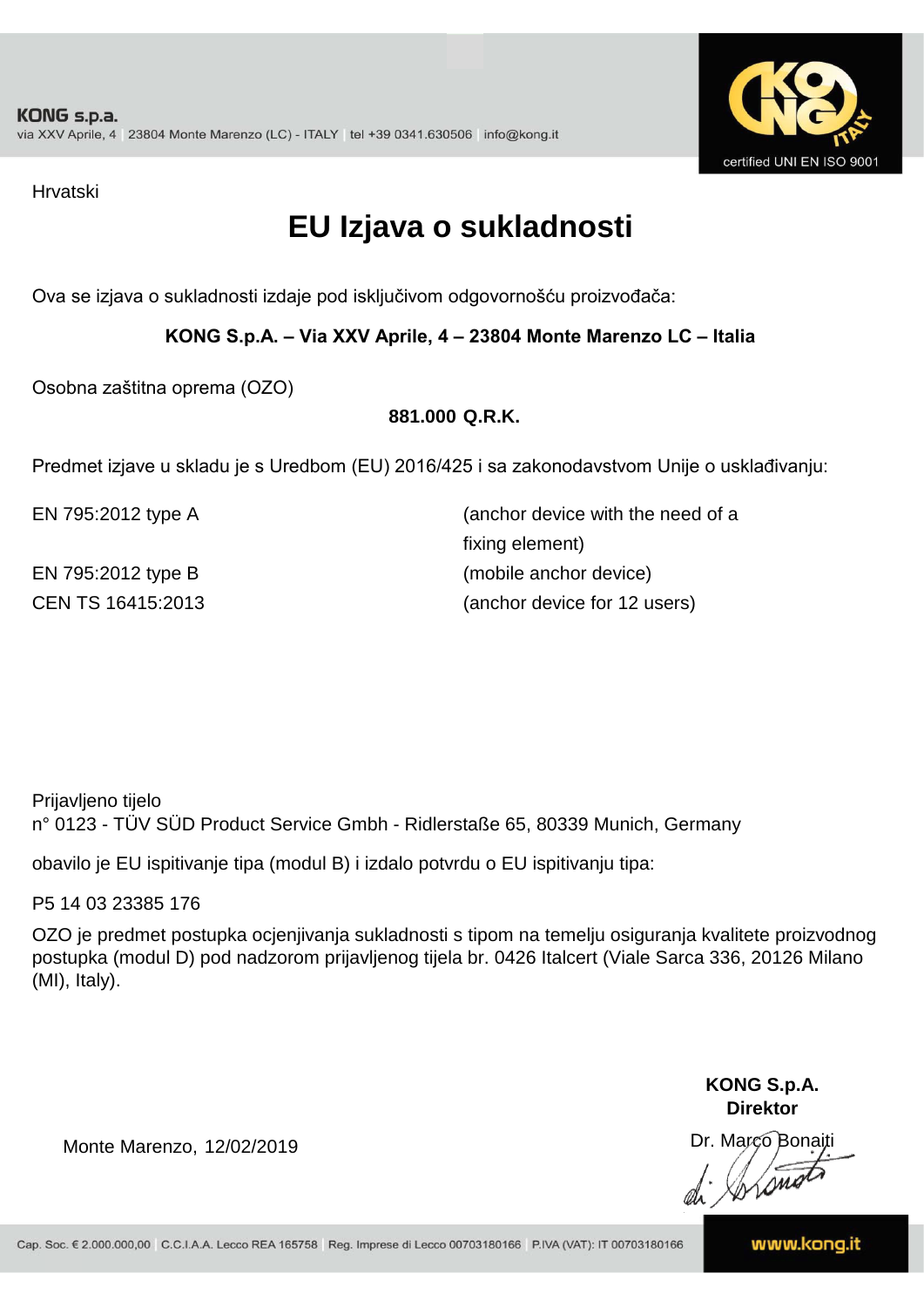

Dansk

### **EU-overensstemmelseserklæring**

Denne overensstemmelseserklæring udstedes på fabrikantens ansvar:

### **KONG S.p.A. – Via XXV Aprile, 4 – 23804 Monte Marenzo LC – Italia**

Det personlige værnemiddel (PPE - PV'er)

### **881.000 Q.R.K.**

anført i erklæringen er i overensstemmelse med forordning (EU) nr. 2016/425 og med EUharmoniseringslovgivningen:

EN 795:2012 type A (anchor device with the need of a fixing element) EN 795:2012 type B (mobile anchor device) CEN TS 16415:2013 (anchor device for 12 users)

Det bemyndigede organ n° 0123 - TÜV SÜD Product Service Gmbh - Ridlerstaße 65, 80339 Munich, Germany

har foretaget en EU-typeafprøvning (Modul B) og har udstedt EU-typeafprøvningsattest:

P5 14 03 23385 176

Det personlige værnemiddel er genstand for proceduren for typeoverensstemmelse på grundlag af kvalitetssikring af fremstillingsprocessen (modul D) under tilsyn fra det bemyndigede organ nr. 0426 Italcert (Viale Sarca 336, 20126 Milano (MI), Italy).

> **KONG S.p.A. Formand**

Dr. Marco Bonaiti di Aromor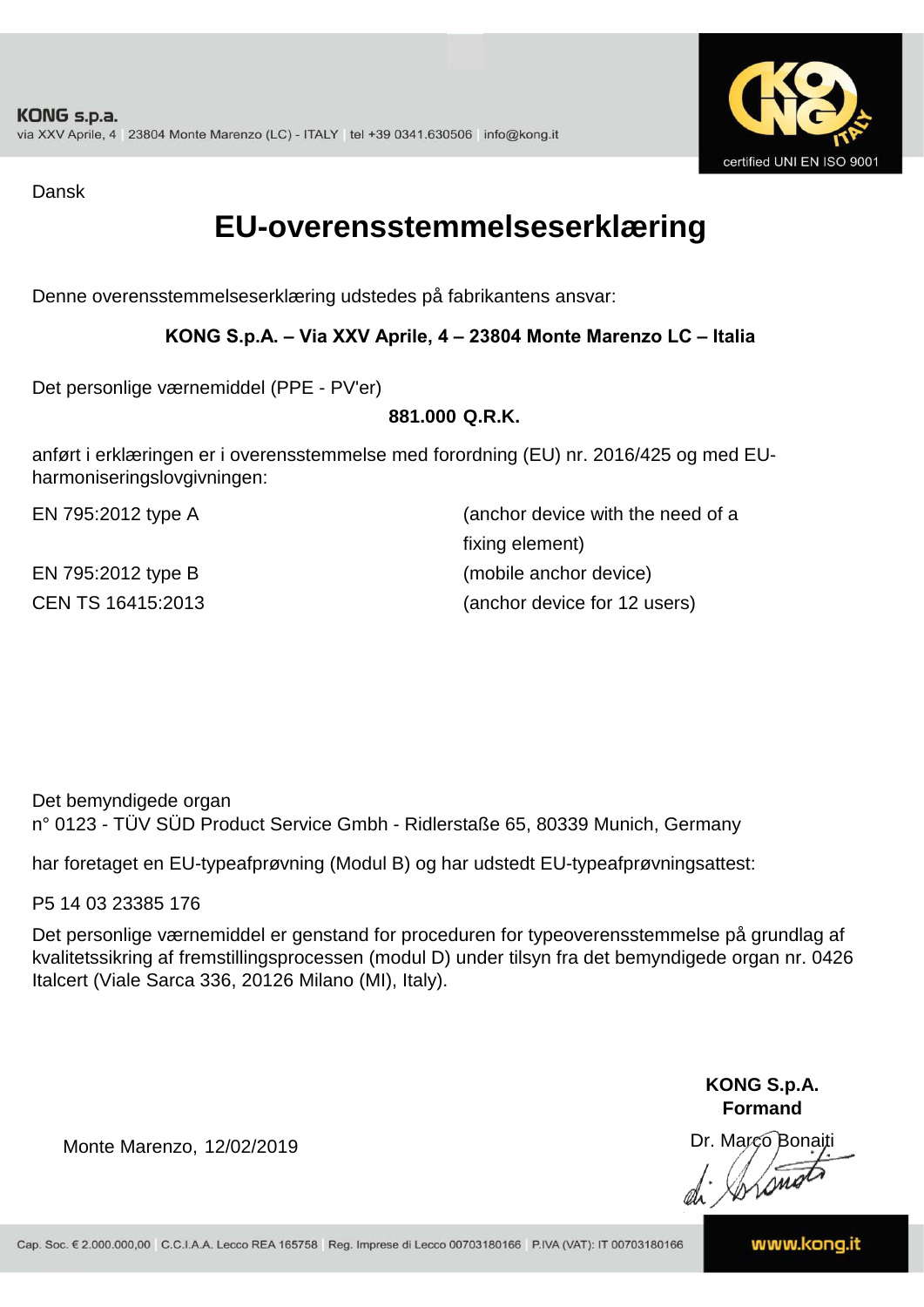

**Nederlands** 

### **EU-conformiteitsverklaring**

Deze conformiteitsverklaring wordt verstrekt op eigen verantwoording van de fabrikant:

### **KONG S.p.A. – Via XXV Aprile, 4 – 23804 Monte Marenzo LC – Italia**

Het persoonlijk beschermingsmiddel (PBM)

#### **881.000 Q.R.K.**

voorwerp van deze verklaring, voldoet aan de Verordening (EU) 2016/425 en de harmonisatiewetgeving van de Europese Unie:

CEN TS 16415:2013 (anchor device for 12 users) EN 795:2012 type A (anchor device with the need of a fixing element) EN 795:2012 type B (mobile anchor device)

De aangemelde instantie n° 0123 - TÜV SÜD Product Service Gmbh - Ridlerstaße 65, 80339 Munich, Germany

heeft het EU-typeonderzoek (module B) verricht en het certificaat van EU-typeonderzoek afgegeven:

P5 14 03 23385 176

Het PBM is onderworpen aan de conformiteitsbeoordelingsprocedure met het type op basis van kwaliteitsborging van het productieproces (module D) onder toezicht van de aangemelde instantie Italcert nr. 0426 (Viale Sarca 336, 20126 Milano (MI), Italy).

> **KONG S.p.A. De voorzitter**

Dr. Marco Bonaiti di Arsnot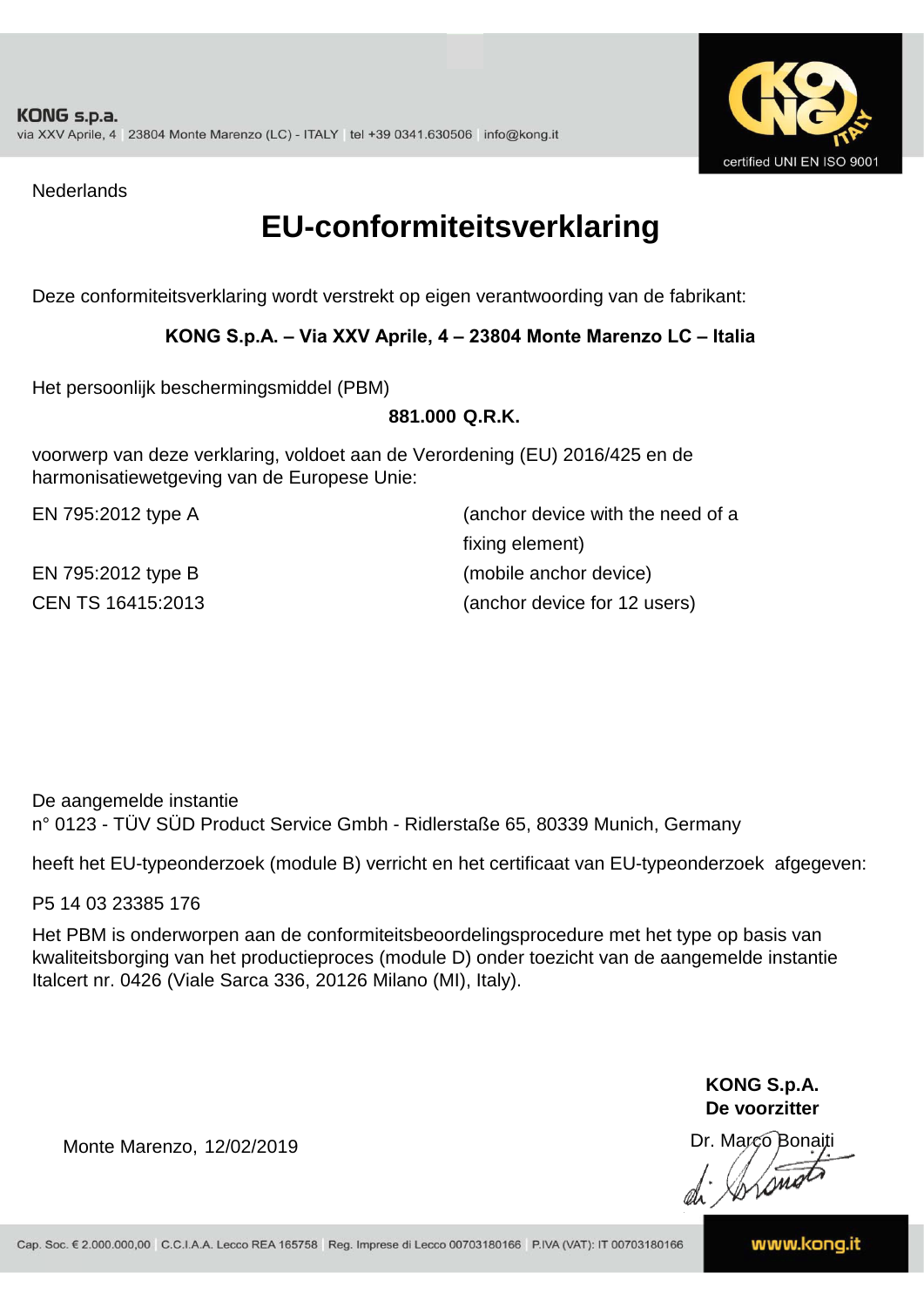

Eesti

### **EL-i vastavusdeklaratsioon**

See vastavusdeklaratsioon on välja antud järgmise tootja ainuvastutusel:

### **KONG S.p.A. – Via XXV Aprile, 4 – 23804 Monte Marenzo LC – Italia**

Isikukaitsevahend

### **881.000 Q.R.K.**

vastavusdeklaratsiooniga hõlmatud isikukaitsevahend vastab määrusele (EL) 2016/425 ja Euroopa Liidu ühtlustamisõigusaktidele:

EN 795:2012 type A (anchor device with the need of a fixing element) EN 795:2012 type B (mobile anchor device) CEN TS 16415:2013 (anchor device for 12 users)

Teavitatud asutus n° 0123 - TÜV SÜD Product Service Gmbh - Ridlerstaße 65, 80339 Munich, Germany

on teinud tüübihindamise (moodul B) ja väljastanud tüübihindamissertifikaadi:

P5 14 03 23385 176

Isikukaitsevahendile kohaldatakse tootmiskvaliteedi tagamisel põhinevat tüübivastavuse hindamise menetlust (moodul B) teavitatud asutuse 0426 Italcert (Viale Sarca 336, 20126 Milano (MI), Italy) järelevalve all.

> **KONG S.p.A. Esimees**

Dr. Marco Bonaiti di Stonon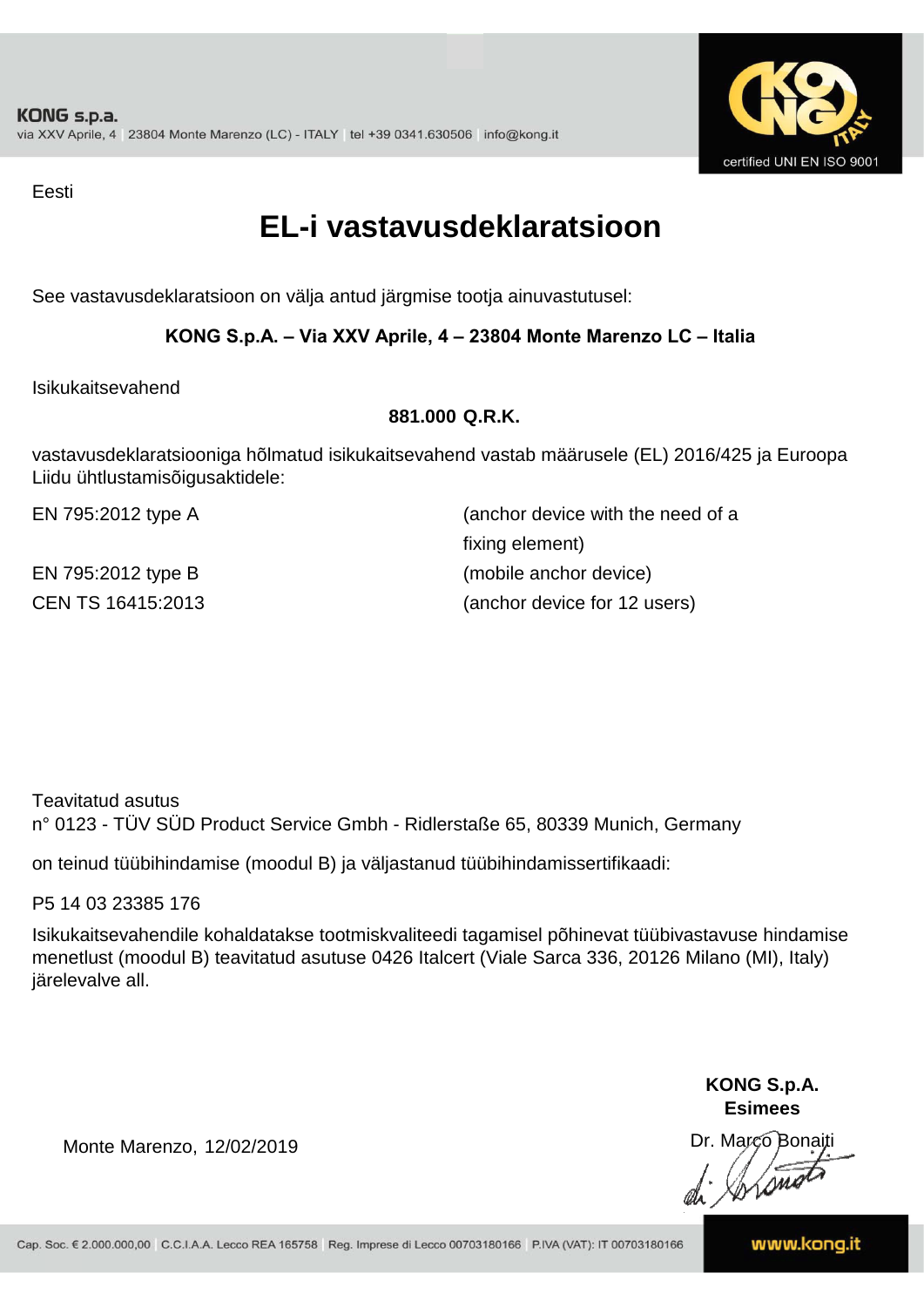

Suomi

### **EU-vaatimustenmukaisuusvakuutus**

Tämä vaatimustenmukaisuusvakuutus on annettu valmistajan yksinomaisella vastuulla:

**KONG S.p.A. – Via XXV Aprile, 4 – 23804 Monte Marenzo LC – Italia**

Vakuutuksen kohteena oleva henkilönsuojain

**881.000 Q.R.K.**

on neuvoston asetuksen (EU) N:o 2016/425 ja unionin yhdenmukaistamislainsäädännön mukainen:

| EN 795:2012 type A | (anchor device with the need of a |
|--------------------|-----------------------------------|
|                    | fixing element)                   |
| EN 795:2012 type B | (mobile anchor device)            |
| CEN TS 16415:2013  | (anchor device for 12 users)      |

Ilmoitettu laitos n° 0123 - TÜV SÜD Product Service Gmbh - Ridlerstaße 65, 80339 Munich, Germany

suoritti EU-tyyppitarkastuksen (moduuli B) ja antoi EU-tyyppitarkastustodistuksen:

P5 14 03 23385 176

Henkilönsuojaimeen sovelletaan tuotantoprosessin laadunvarmistukseen perustuvaa tyypinmukaisuutta (moduuli D) ilmoitetun laitoksen Italcert (Viale Sarca 336, 20126 Milano (MI), Italy) numero 0426 valvonnassa.

> **KONG S.p.A. Presidentti**

Dr. Marco Bonaiti di Simon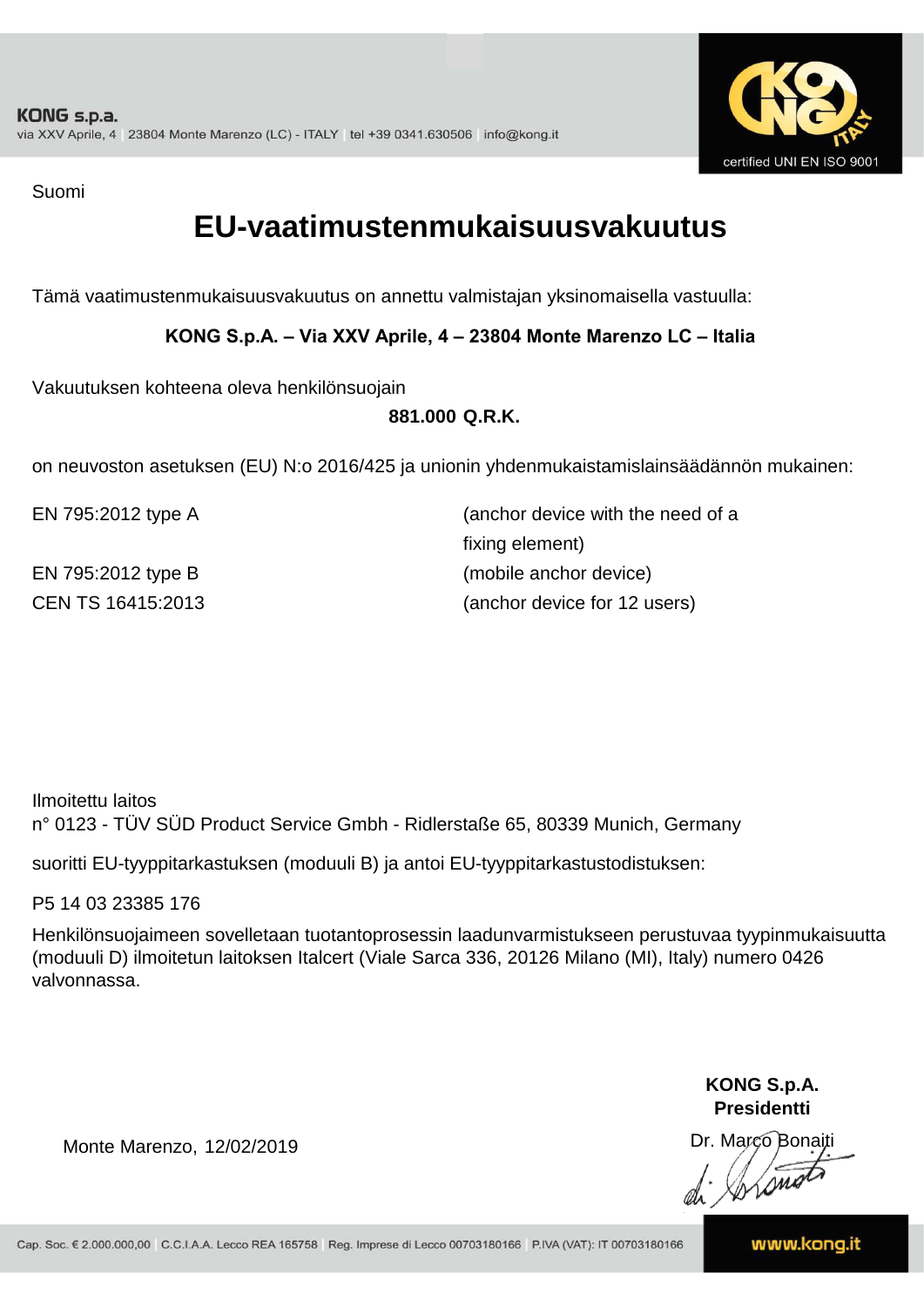

Gàidhlig

## **Dearbhú Comhréireachta de chuid AE**

Eisítear an Dearbhú Comhréireachta seo faoi fhreagracht eisiach an monaróra:

### **KONG S.p.A. – Via XXV Aprile, 4 – 23804 Monte Marenzo LC – Italia**

Comhlíonann an Trealamh Cosanta Pearsanta (TCP)

### **881.000 Q.R.K.**

faoi réir an dearbhaithe Rialachán (AE) 2016/425 agus caighdeáin chomhchuibhithe an Aontais Eorpaigh:

EN 795:2012 type A (anchor device with the need of a fixing element) EN 795:2012 type B (mobile anchor device) CEN TS 16415:2013 (anchor device for 12 users)

An comhlacht dá dtugtar fógra n° 0123 - TÜV SÜD Product Service Gmbh - Ridlerstaße 65, 80339 Munich, Germany

rinne sé an scrúdú AE don chineál (modúl B), agus d'eisigh sé deimhniú ar chineálscrúdú AE:

P5 14 03 23385 176

Tá an TCP faoi réir an nós imeachta um measúnú comhréireacha cineálacha, bunaithe ar dhearbhú cáilíochta an phróisis táirgthe (modúl D), faoi fhaireachas an chomhlachta dá dtugtar fógra, uimh. 0426 Italcert (Viale Sarca 336, 20126 Milano (MI), Italy).

> **KONG S.p.A. An tUachtarán**

Dr. Marco Bonaiti di Aromor

Monte Marenzo, 12/02/2019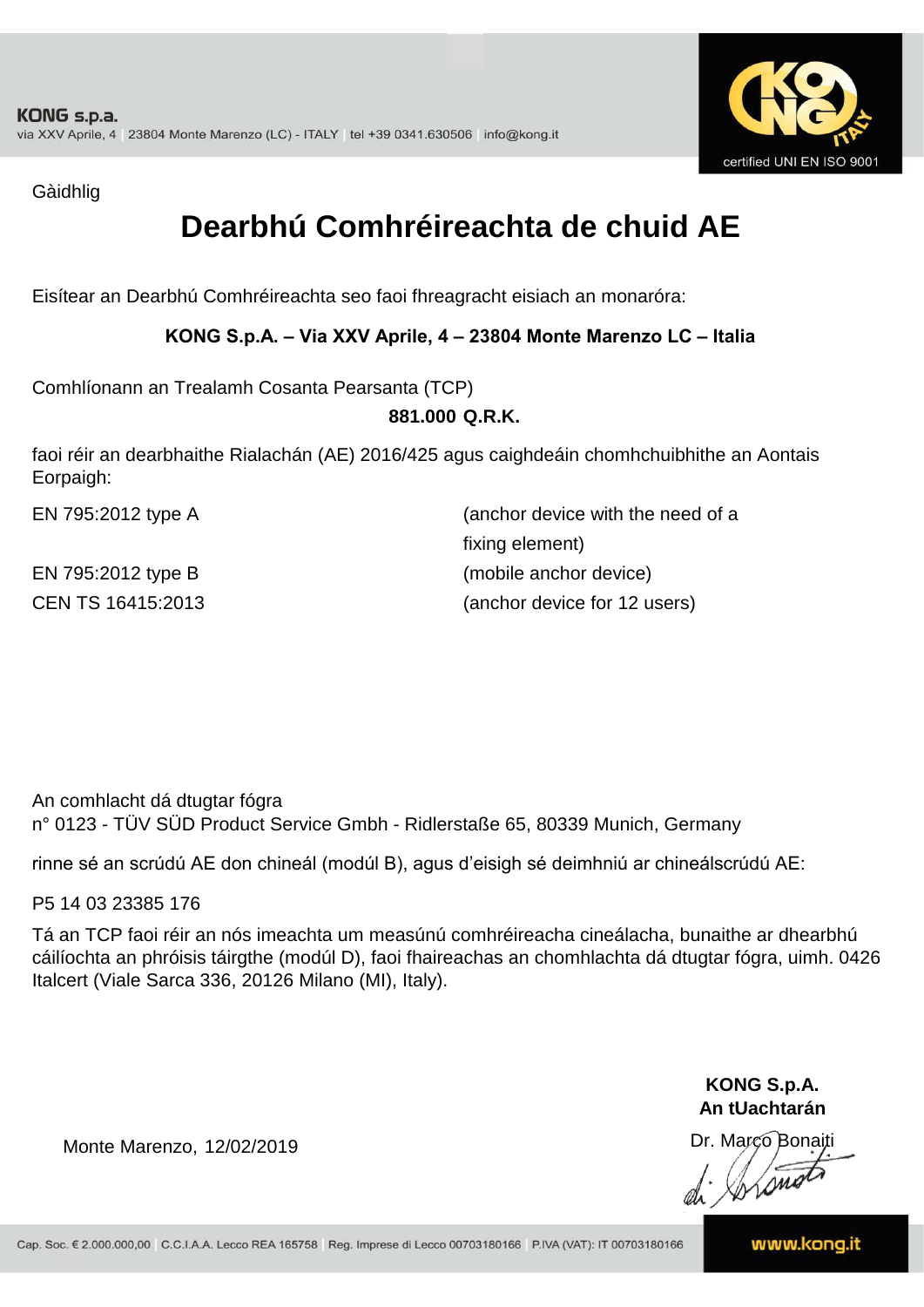

Ελληνικά

## **Δήλωση συμμόρφωσης ΕE**

Η παρούσα δήλωση συμμόρφωσης εκδίδεται με την αποκλειστική ευθύνη του κατασκευαστή:

**KONG S.p.A. – Via XXV Aprile, 4 – 23804 Monte Marenzo LC – Italia**

Η συσκευή ατομικής προστασίας (ΜΑΠ)

### **881.000 Q.R.K.**

αντικείμενο της δήλωσης συμμορφώνεται με τον κανονισμό (ΕΕ) 2016/425 και τα πρότυπα εναρμόνισης της Ευρωπαϊκής Ένωσης:

CEN TS 16415:2013 (anchor device for 12 users) EN 795:2012 type A (anchor device with the need of a fixing element) EN 795:2012 type B (mobile anchor device)

Ο κοινοποιημένος οργανισμός

n° 0123 - TÜV SÜD Product Service Gmbh - Ridlerstaße 65, 80339 Munich, Germany πραγματοποίησε την εξέταση τύπου ΕΕ (έγγραφο Β) και εξέδωσε το πιστοποιητικό εξέτασης ΕΕ του τύπου:

P5 14 03 23385 176

Το ΜΑΠ υπόκειται στη διαδικασία αξιολόγησης της συμμόρφωσης τύπου με βάση τη διασφάλιση ποιότητας της παραγωγικής διαδικασίας (έγγραφο D) υπό την εποπτεία του κοινοποιημένου οργανισμού αριθ. 0426 Italcert (Viale Sarca 336, 20126 Milano (MI), Italy).

> **KONG S.p.A. Ο Πρόεδρος**

Dr. Marco Bonaiti di Aromor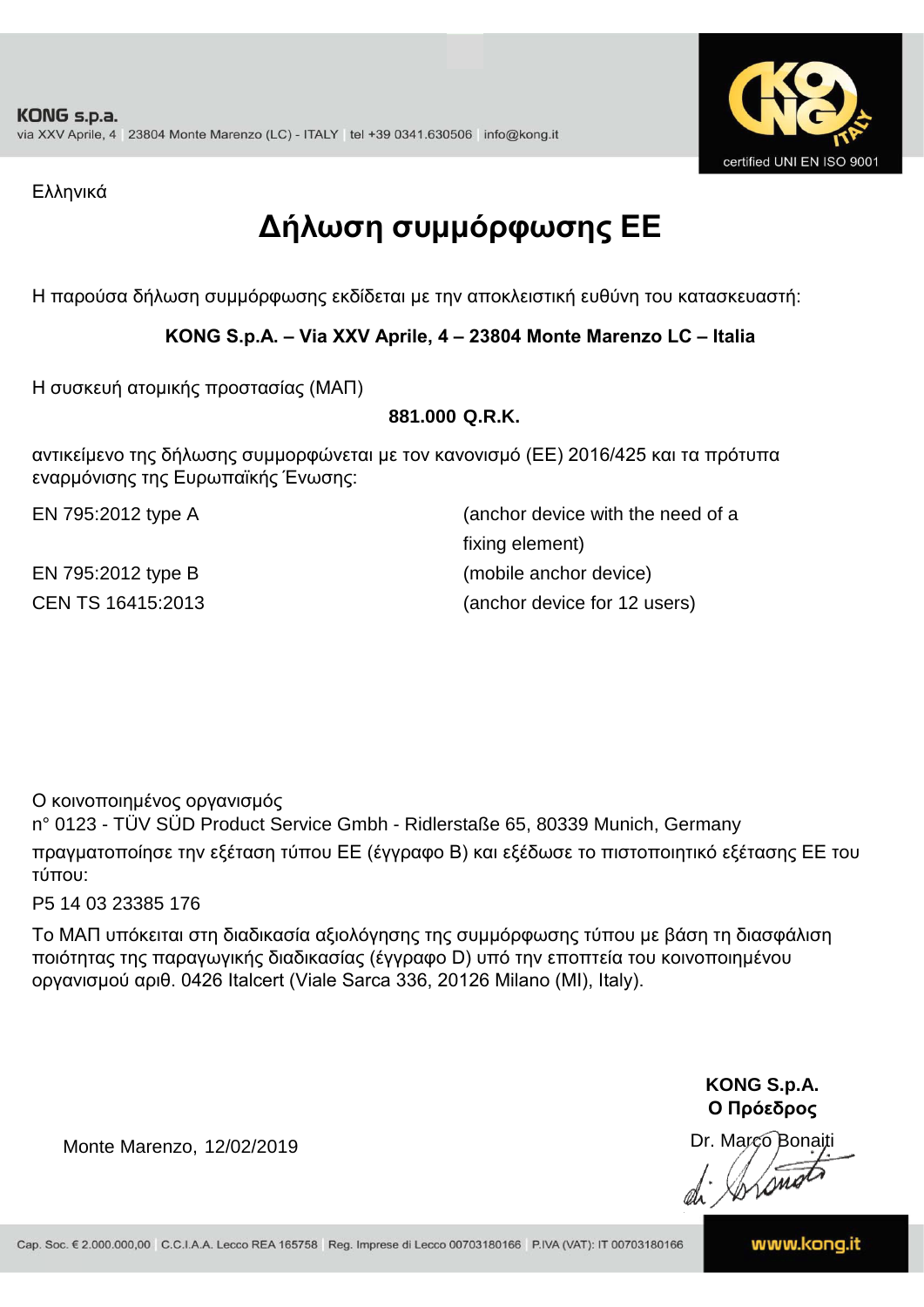

Magyar

## **EU Megfelelőségi nyilatkozat**

Ez a Megfelelőségi nyilatkozat az alábbi gyártó kizárólagos felelőssége alatt került kibocsátásra:

**KONG S.p.A. – Via XXV Aprile, 4 – 23804 Monte Marenzo LC – Italia**

Az egyéni védőfelszerelés

### **881.000 Q.R.K.**

mely a nyilatkozat tárgyát képezi, megfelel az (EU) 2016/425 szabályozásának és az Európai Unió harmonizált szabványainak:

EN 795:2012 type A (anchor device with the need of a fixing element) EN 795:2012 type B (mobile anchor device) CEN TS 16415:2013 (anchor device for 12 users)

A bejelentett szervezet n° 0123 - TÜV SÜD Product Service Gmbh - Ridlerstaße 65, 80339 Munich, Germany

elvégezte az EU-típusvizsgálatot ("B" modul), és kiadta az EU-típusvizsgálati tanúsítványt:

P5 14 03 23385 176

Az egyéni védőfelszerelés a gyártási folyamat minőség biztosításán alapuló megfelelőségértékelés tárgya (D modul), melynek felügyeletét az Italcert (Viale Sarca 336, 20126 Milano (MI), Italy). 0426 sz. hitelesítést végző szervezet végzi.

> **KONG S.p.A. Elnök**

Dr. Marco Bonaiti di Simon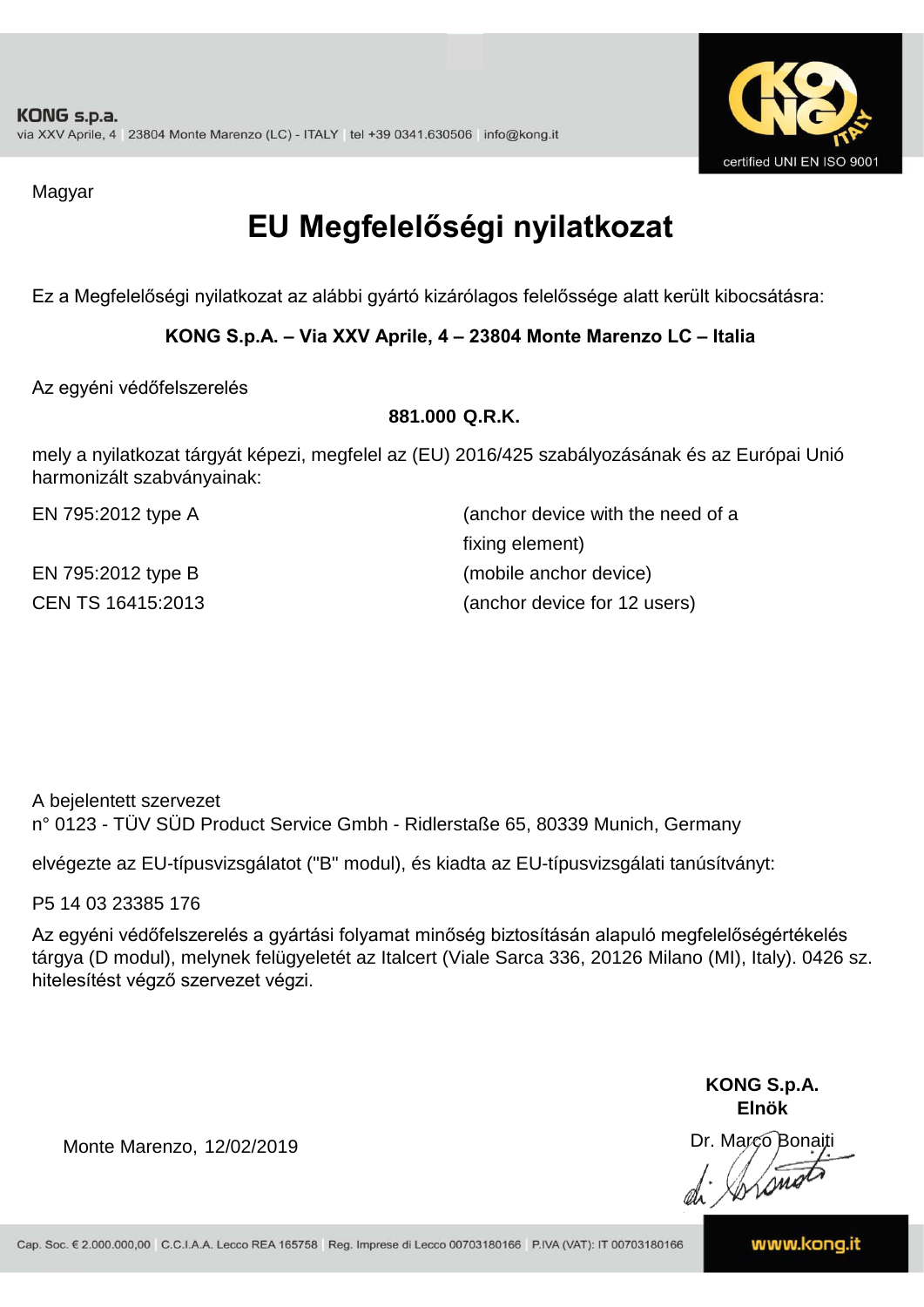

Latviešu

## **ES atbilstības deklarācija**

Šī atbilstības deklarācija ir izdota vienīgi uz ražotāja atbildību:

### **KONG S.p.A. – Via XXV Aprile, 4 – 23804 Monte Marenzo LC – Italia**

Individuālais aizsardzības līdzeklis (IAL)

### **881.000 Q.R.K.**

deklarācijas priekšmets atbilst Regulai (ES) 2016/425 un Eiropas Savienības saskaņošanas tiesību aktiem:

CEN TS 16415:2013 (anchor device for 12 users) EN 795:2012 type A (anchor device with the need of a fixing element) EN 795:2012 type B (mobile anchor device)

Paziņotā struktūra n° 0123 - TÜV SÜD Product Service Gmbh - Ridlerstaße 65, 80339 Munich, Germany

veica ES tipa pārbaudi (B modulis) un izdeva ES tipa pārbaudes sertifikātu:

P5 14 03 23385 176

Uz IAL attiecas atbilstības novērtēšanas procedūra "Atbilstība tipam, pamatojoties uz kvalitātes nodrošināšanu ražošanas procesā" (D modulis) paziņotās struktūras Italcert (Viale Sarca 336, 20126 Milano (MI), Italy), Nr. 0426 uzraudzībā.

> **KONG S.p.A. Priekšsēdētājs**

Dr. Marco Bonaiti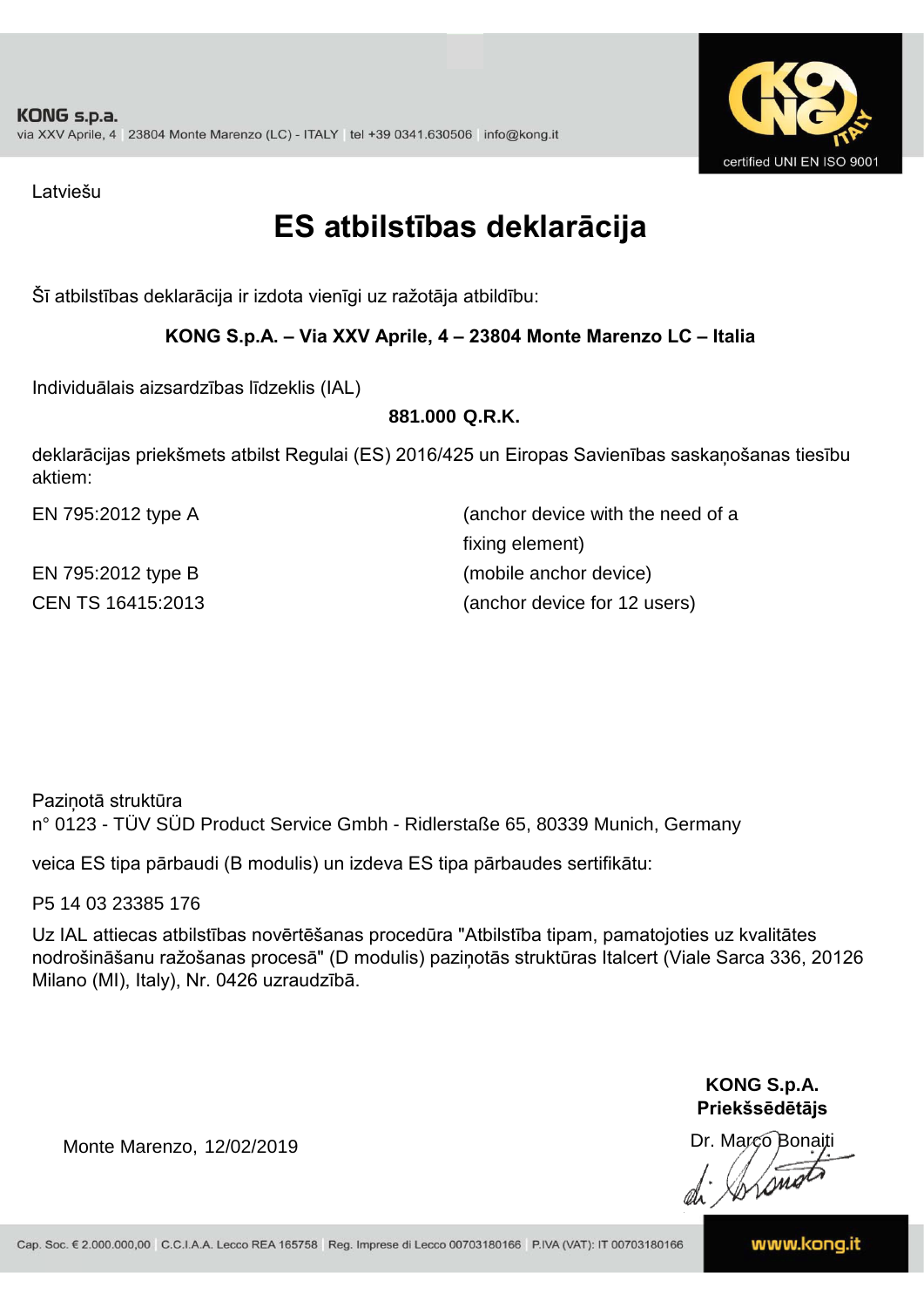

Lietuvių

## **ES atitikties deklaracija**

Ši atitikties deklaracija išduota tik gamintojo išimtine atsakomybe:

### **KONG S.p.A. – Via XXV Aprile, 4 – 23804 Monte Marenzo LC – Italia**

Asmeninės Apsaugos Priemonė (IAL)

### **881.000 Q.R.K.**

deklaracijos objektas atitinka (ES) Reglamentą 2016/425 ir Europos Sąjungos derinimo teisės aktus:

EN 795:2012 type A (anchor device with the need of a fixing element) EN 795:2012 type B (mobile anchor device) CEN TS 16415:2013 (anchor device for 12 users)

Notifikuotoji įstaiga

n° 0123 - TÜV SÜD Product Service Gmbh - Ridlerstaße 65, 80339 Munich, Germany

atliko ES tyrimą tipo (B modulis) ir išdavė ES tyrimo sertifikatą tipo:

P5 14 03 23385 176

AAP taikoma atitikties vertinimo pagal tipą procedūra, pagrįsta gamybos proceso kokybės užtikrinimu (D modulis), prižiūrint notifikuotajai įstaigai nr. 0426 Italcert (Viale Sarca 336, 20126 Milano (MI), Italy).

> **KONG S.p.A. Prezidentas**

Dr. Marco Bonaiti di Arono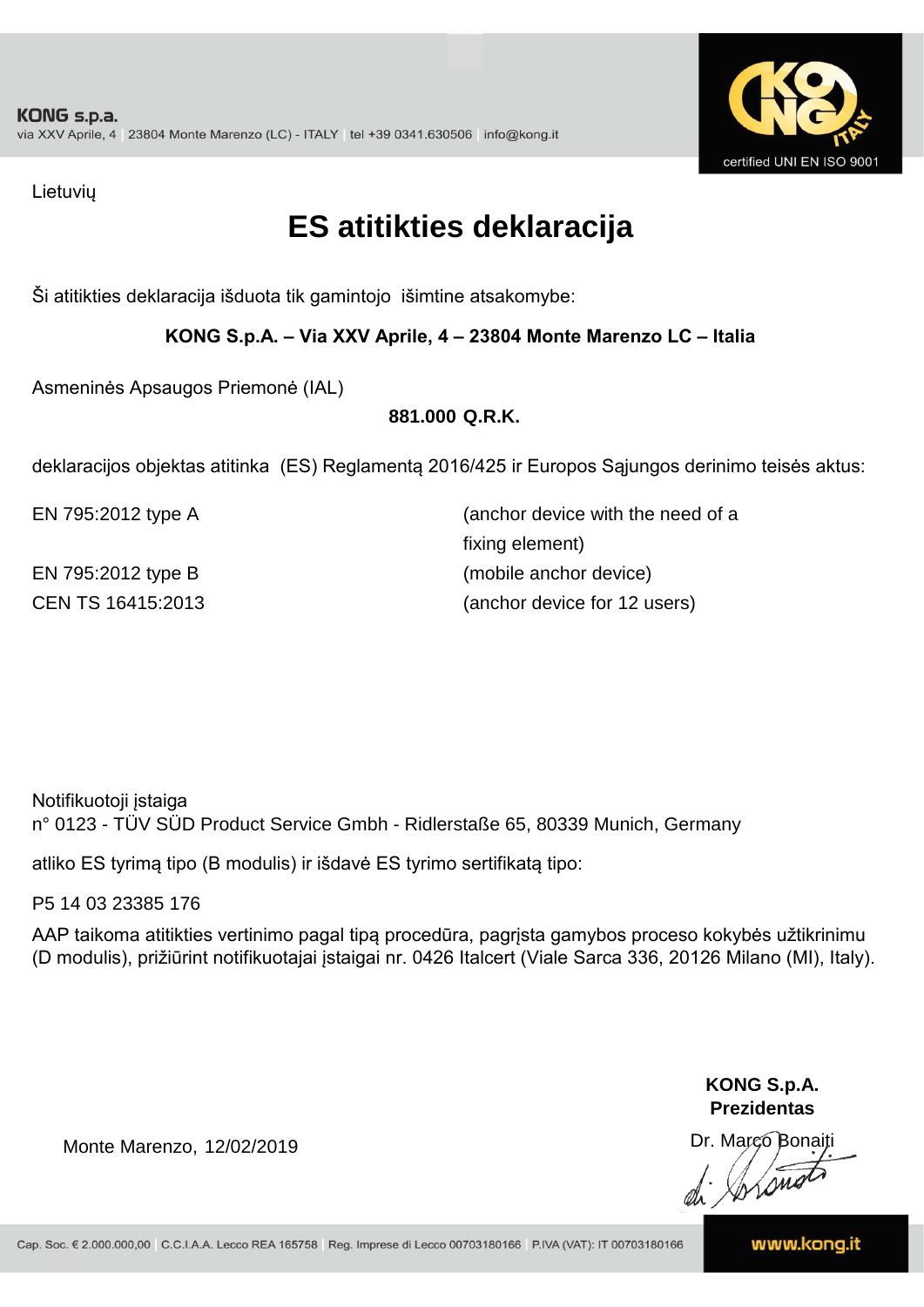

Malti

## **Dikjarazzjoni ta' Konformità tal-UE**

Id-Dikjarazzjoni ta' Konformità tinħareġ taħt ir-responsabbiltà unika tal-manifattur:

### **KONG S.p.A. – Via XXV Aprile, 4 – 23804 Monte Marenzo LC – Italia**

It-Tagħmir ta' Protezzjoni Personali (TPP-PPE)

### **881.000 Q.R.K.**

l-għan tad-dikjarazzjoni huwa f'konformità ma' Regolament (UE) 2016/425 u tal-istandards t'armonizzazzjoni tal-Unjoni Ewropea:

CEN TS 16415:2013 (anchor device for 12 users) EN 795:2012 type A (anchor device with the need of a fixing element) EN 795:2012 type B (mobile anchor device)

Il-korp notifikat n° 0123 - TÜV SÜD Product Service Gmbh - Ridlerstaße 65, 80339 Munich, Germany

wettaq l-eżami tal-UE tat-tip (modulu B) u ħareġ iċ-ċertifikat tal-eżami tal-UE tat-tip:

P5 14 03 23385 176

It-TPI huwa suġġett għall-proċedura ta' valutazzjoni għat-tip abbażi tal-garanzija ta' kwalità tal-proċess ta' produzzjoni (modulu D) taħt is-sorveljanza tal-korp notifikat nru. 0426 Italcert (Viale Sarca 336, 20126 Milano (MI), Italy).

> **KONG S.p.A. Iċ-Ċermin**

Dr. Marco Bonaiti di Jordinat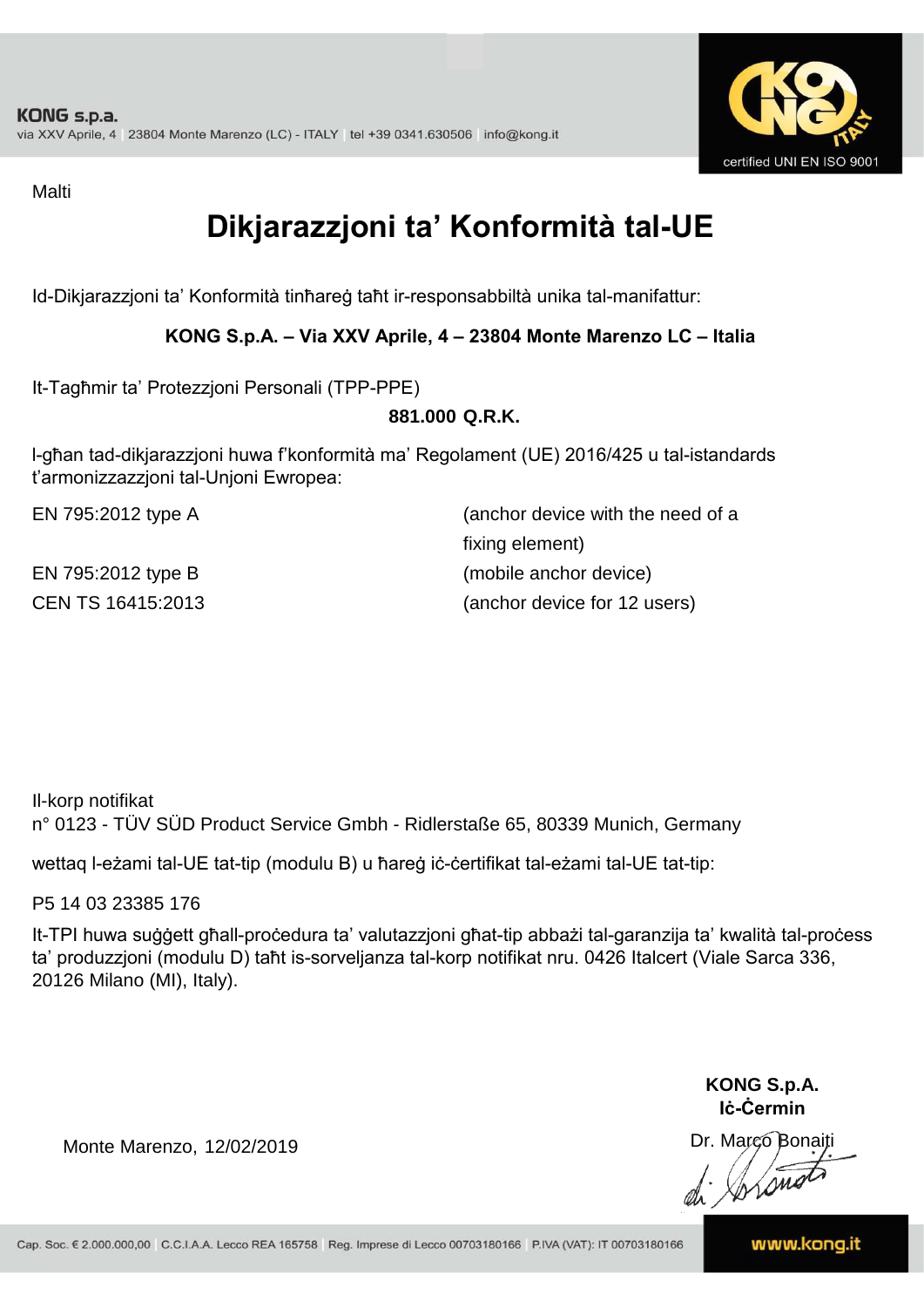

Polskie

## **Deklaracji zgodności WE**

Niniejsza Deklaracja Zgodności została wydana na wyłączną odpowiedzialność producenta:

**KONG S.p.A. – Via XXV Aprile, 4 – 23804 Monte Marenzo LC – Italia**

Środek Ochrony Indywidualnej (ŚOI)

### **881.000 Q.R.K.**

przedmiot deklaracji jest zgodny z Rozporządzeniem (WE) 2016/425 i z normami zharmonizowanymi Unii Europejskiej:

EN 795:2012 type A (anchor device with the need of a fixing element) EN 795:2012 type B (mobile anchor device) CEN TS 16415:2013 (anchor device for 12 users)

Notyfikowany organ n° 0123 - TÜV SÜD Product Service Gmbh - Ridlerstaße 65, 80339 Munich, Germany

wykonał badanie typu WE (moduł B) i wydał świadectwo badania typu WE:

P5 14 03 23385 176

ŚOI jest przedmiotem procedury oceny zgodności z typem, opierającej się na zapewnieniu jakości procesu produkcyjnego (moduł D) pod nadzorem notyfikowanego organu nr 0426 Italcert (Viale Sarca 336, 20126 Milano (MI), Italy).

> **KONG S.p.A. Prezes**

Dr. Marco Bonaiti di Arono

Monte Marenzo, 12/02/2019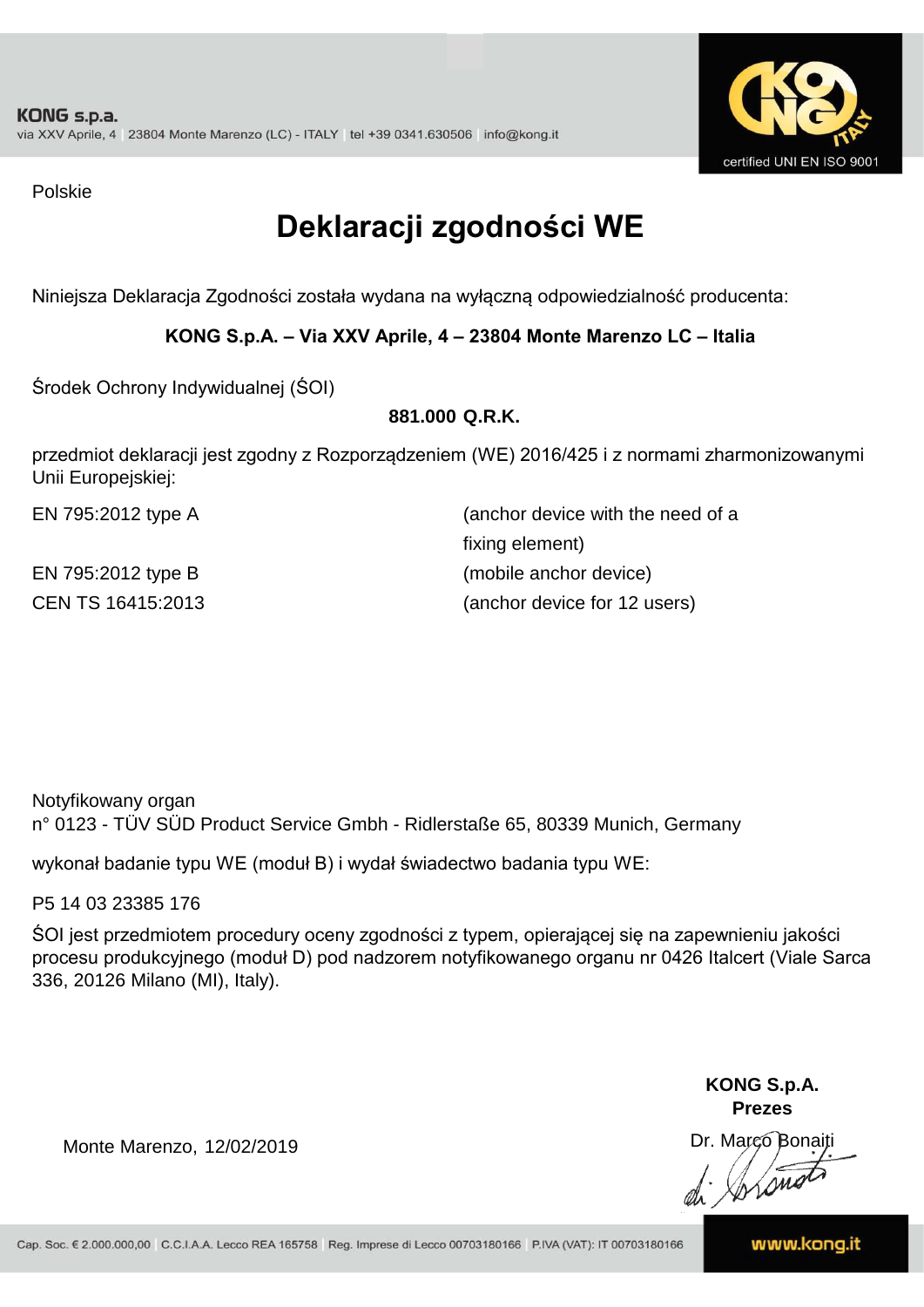

Português

## **Declaração de conformidade UE**

A presente Declaração de Conformidade é emitida sob a exclusiva responsabilidade do fabricante:

### **KONG S.p.A. – Via XXV Aprile, 4 – 23804 Monte Marenzo LC – Italia**

O Equipamento de Proteção Individual (EPI)

### **881.000 Q.R.K.**

objeto da declaração está em conformidade com o Regulamento (UE) 2016/425 e com as normas de harmonização da União Europeia:

CEN TS 16415:2013 (anchor device for 12 users) EN 795:2012 type A (anchor device with the need of a fixing element) EN 795:2012 type B (mobile anchor device)

O organismo notificado n° 0123 - TÜV SÜD Product Service Gmbh - Ridlerstaße 65, 80339 Munich, Germany

efetuou o exame UE de tipo (Módulo B) e emitiu o certificado de exame UE de tipo:

P5 14 03 23385 176

O EPI está sujeito ao procedimento de avaliação de conformidade com o tipo baseado na garantia da qualidade do processo de produção (módulo D) sob vigilância do organismo notificado n. 0426 Italcert (Viale Sarca 336, 20126 Milano (MI), Italy).

> **KONG S.p.A. O Presidente**

Dr. Marco Bonaiti di Aromor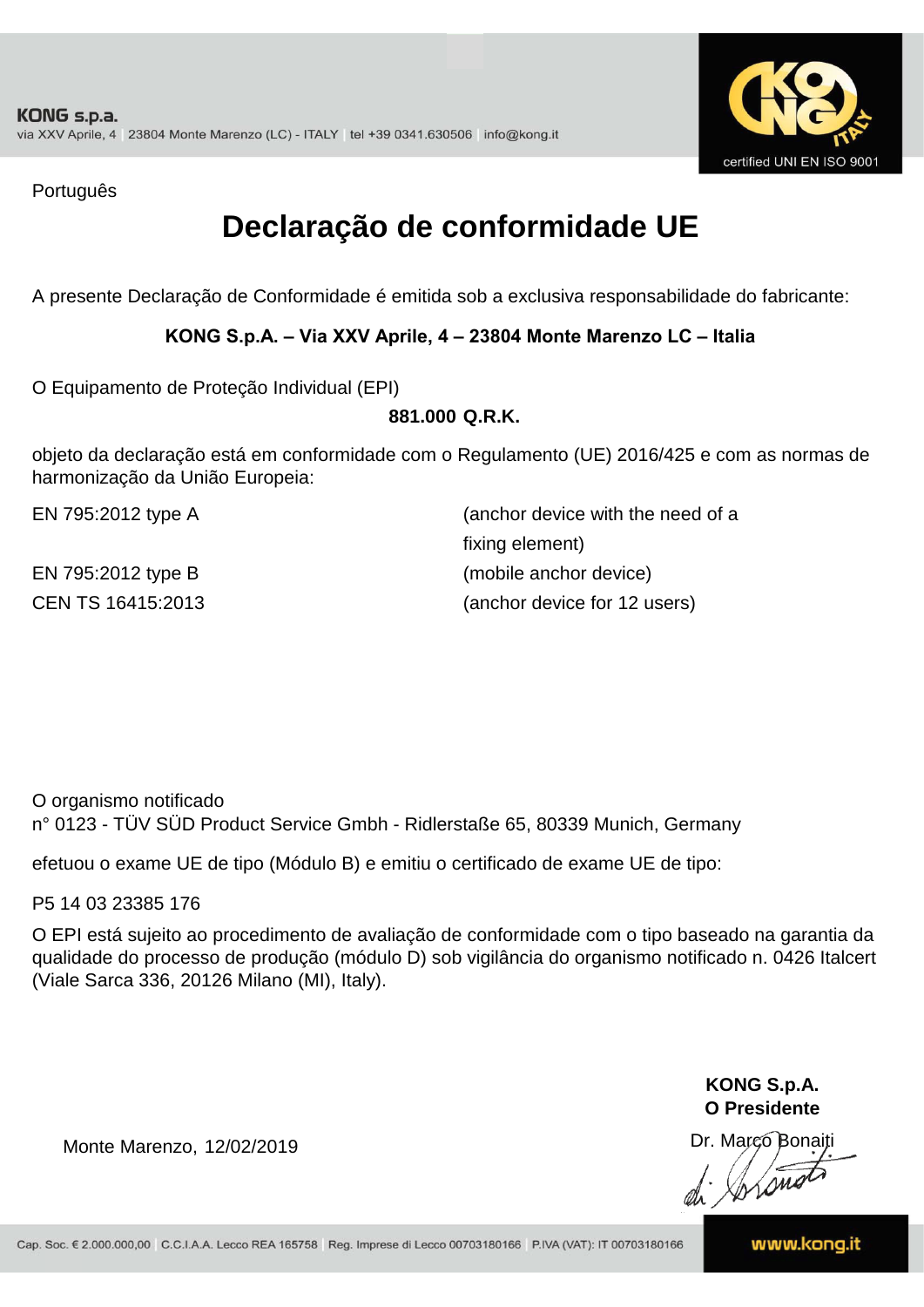

Română

## **Declarație de conformitate UE**

Prezenta declarație de conformitate este eliberată pe răspunderea exclusivă a producătorului:

### **KONG S.p.A. – Via XXV Aprile, 4 – 23804 Monte Marenzo LC – Italia**

Echipamentul individual de protecție (EIP)

#### **881.000 Q.R.K.**

obiectul declarației, este conform cu Regulamentul (UE) 2016/425 și legislația armonizată a Uniunii Europene:

| EN 795:2012 type A | (anchor device with the need of a |
|--------------------|-----------------------------------|
|                    | fixing element)                   |
| EN 795:2012 type B | (mobile anchor device)            |
| CEN TS 16415:2013  | (anchor device for 12 users)      |

Organismul notificat n° 0123 - TÜV SÜD Product Service Gmbh - Ridlerstaße 65, 80339 Munich, Germany

a efectuat examinarea UE de tip (modulul B) și a eliberat certificatul de examinare UE de tip:

P5 14 03 23385 176

EIP face obiectul procedurii de evaluare a conformității de tip bazată pe asigurarea calității procesului de producție (modulul D) sub supravegherea organismului notificat nr. 0426 Italcert (Viale Sarca 336, 20126 Milano (MI), Italy).

> **KONG S.p.A. Președinte**

Dr. Marco Bonaiti di Stono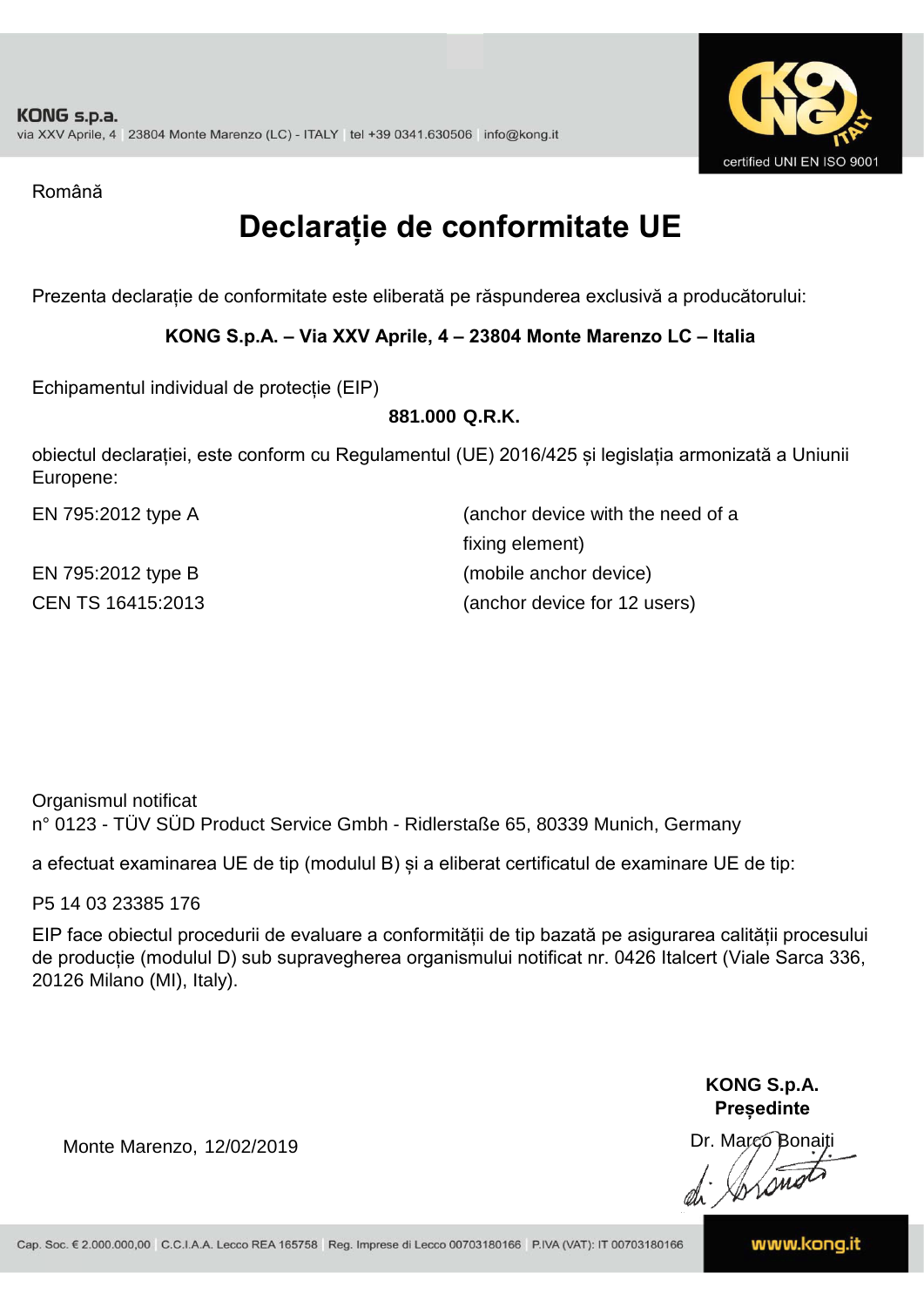

Slovenský

## **EÚ vyhlásenie o zhode**

Toto vyhlásenie o zhode sa vystavuje na výhradnú zodpovednosť výrobcu:

### **KONG S.p.A. – Via XXV Aprile, 4 – 23804 Monte Marenzo LC – Italia**

Osobný ochranný pracovný prostriedok (OOPP)

### **Q.R.K. 881.000**

ktorý je predmetom vyhlásenia, je v súlade s Nariadením Európskeho parlamentu a Rady (EÚ) 2016/425 a harmonizovanými normami Európskej únie:

CEN TS 16415:2013 (anchor device for 12 users) EN 795:2012 type A (anchor device with the need of a fixing element) EN 795:2012 type B (mobile anchor device)

Notifikovaný subjekt n° 0123 - TÜV SÜD Product Service Gmbh - Ridlerstaße 65, 80339 Munich, Germany

vykonal typové skúšky EÚ (formulár B) a vystavil osvedčenie o typovej skúške EÚ:

P5 14 03 23385 176

OOPP je predmetom postupu posudzovania typovej zhody, založenej na záruke kvality výrobného postupu (formulár D) pod dohľadom notifikovaného subjektu č. 0426 Italcert (Viale Sarca 336, 20126 Milano (MI), Italy).

> **KONG S.p.A. Prezident**

Dr. Marco Bonaiti di Arono

Monte Marenzo, 12/02/2019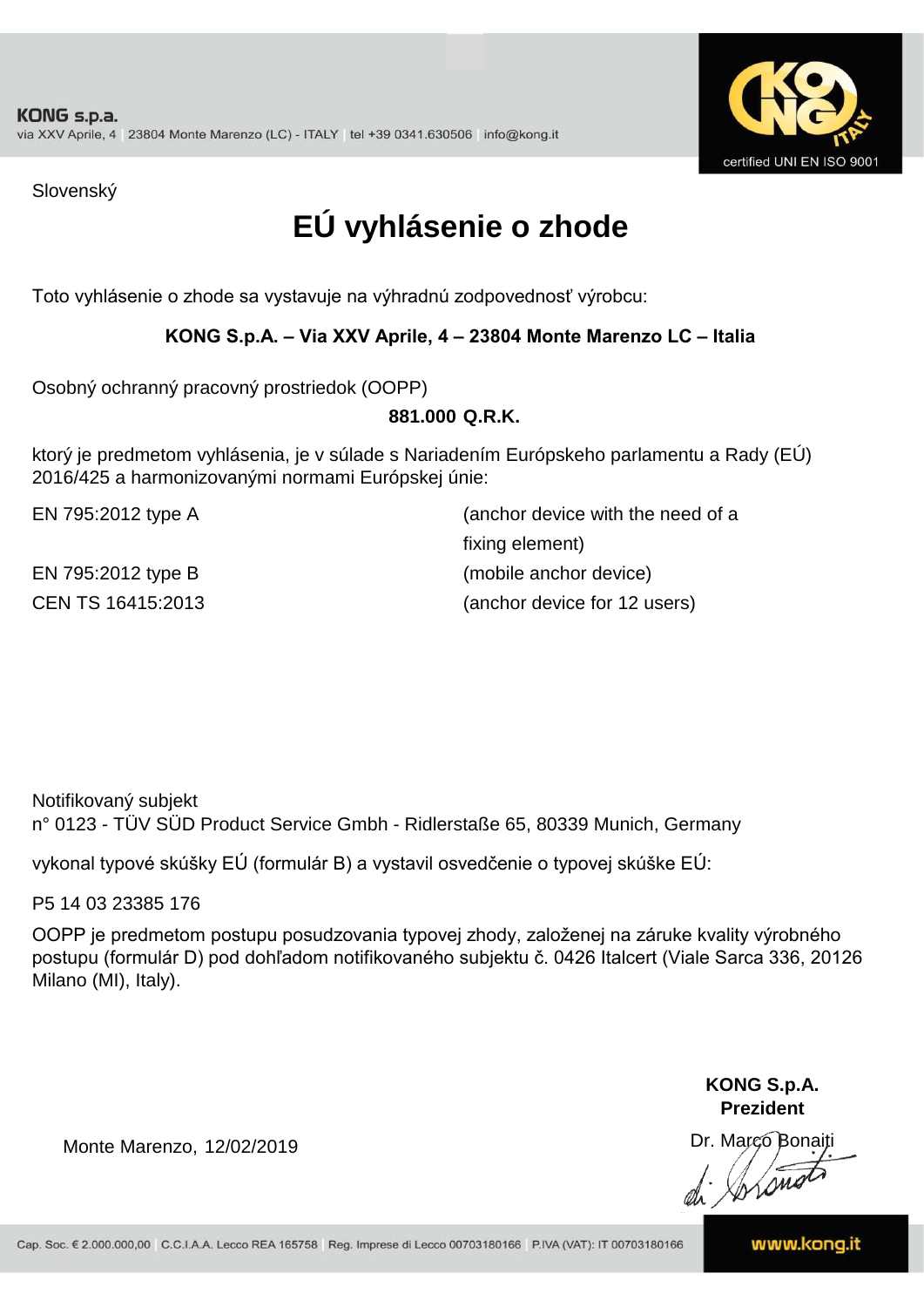

Slovenščina

## **EU - Izjava o skladnosti**

Za izdano Izjavo o skladnosti je odgovoren izključno proizvajalec:

### **KONG S.p.A. – Via XXV Aprile, 4 – 23804 Monte Marenzo LC – Italia**

Osebna zaščitna oprema (OZO)

### **881.000 Q.R.K.**

ki je predmet izjave, je skladna z Uredbo (EU) 2016/425 in s harmoniziranimi standardi Evropske unije:

EN 795:2012 type A (anchor device with the need of a CEN TS 16415:2013 (anchor device for 12 users) fixing element) EN 795:2012 type B (mobile anchor device)

Priglašeni organ

n° 0123 - TÜV SÜD Product Service Gmbh - Ridlerstaße 65, 80339 Munich, Germany

je opravil preizkus tipa EU (obrazec B) in je izdal naslednji certifikat testiranja:

P5 14 03 23385 176

OZO je predmet postopka ocene skladnosti na podlagi garancije kakovosti proizvodnega postopka (obrazec D) pod nadzorom priglašenega organa št. 0426 Italcert (Viale Sarca 336, 20126 Milano (MI), Italy).

> **KONG S.p.A. Direktor**

Dr. Marco Bonaiti di Aromor

Monte Marenzo, 12/02/2019